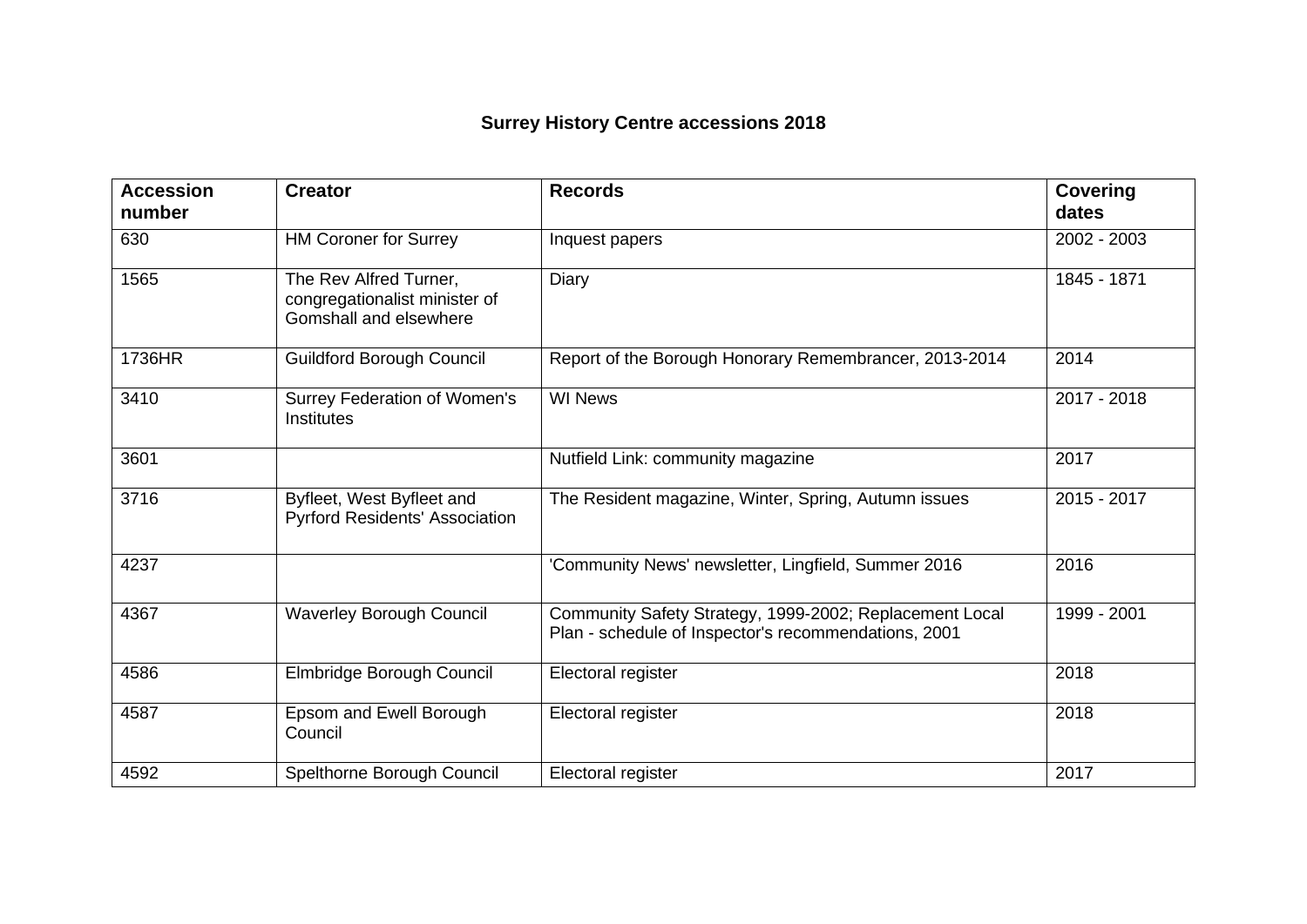| <b>Accession</b><br>number | <b>Creator</b>                                                                           | <b>Records</b>                                                                                                                                                                                                                                            | <b>Covering</b><br>dates |
|----------------------------|------------------------------------------------------------------------------------------|-----------------------------------------------------------------------------------------------------------------------------------------------------------------------------------------------------------------------------------------------------------|--------------------------|
| 4594                       | <b>Tandridge District Council</b>                                                        | Electoral register                                                                                                                                                                                                                                        | 2018                     |
| 6551                       | <b>Guildford Cathedral</b>                                                               | Catalogue for Guildford New Cathedral Treasure Sale, a sale of<br>works of art, silver, jewellery etc to be auctioned at Clandon<br>Park, including items donated by Her Majesty The Queen, Her<br>Majesty The Queen Mother and HRH The Princess Margaret | 1957                     |
| 6758                       | The Old Guildfordians'<br>Association (alumni of Guildford<br>Grammar School)            | Dialogue' magazine                                                                                                                                                                                                                                        | 2016 - 2018              |
| 6780                       | St Matthias church and St Mary<br>Magdalene church, Richmond<br>(Richmond Team Ministry) | St Matthias church registers of marriages, 1970-2014, banns,<br>1983-2016 and services, 1971-2004; St Mary Magdalene church<br>electoral roll, 1949; Richmond Team Ministry electoral rolls,<br>1999-2004                                                 | 1949 - 2016              |
| 6832                       | Glyn family of Ewell                                                                     | Programme and scores for 50th anniversary concert for<br>Margaret Henrietta Glyn (1865-1946)                                                                                                                                                              | 1996                     |
| 6992add1                   | <b>Surrey Beekeepers' Association</b>                                                    | AGM minutes, 2008-2015; Council minutes, 1999-2018; and<br>revised constitution, 2008                                                                                                                                                                     | 1999 - 2018              |
| 6994                       | Burwood Park School (for the<br>deaf), Walton on Thames                                  | Additional records, comprising half-yearly reports of a pupil,<br>1966-1971, and staff wages cards, 1971-1975                                                                                                                                             | 1966 - 1975              |
| 7273                       | <b>Bookham Community</b><br>Association                                                  | The Bookhams Bulletin' quarterly journal                                                                                                                                                                                                                  | 2015 - 2017              |
| 7274                       | <b>Wintershall Estate</b>                                                                | Leaflets for religious events                                                                                                                                                                                                                             | 2015 - 2016              |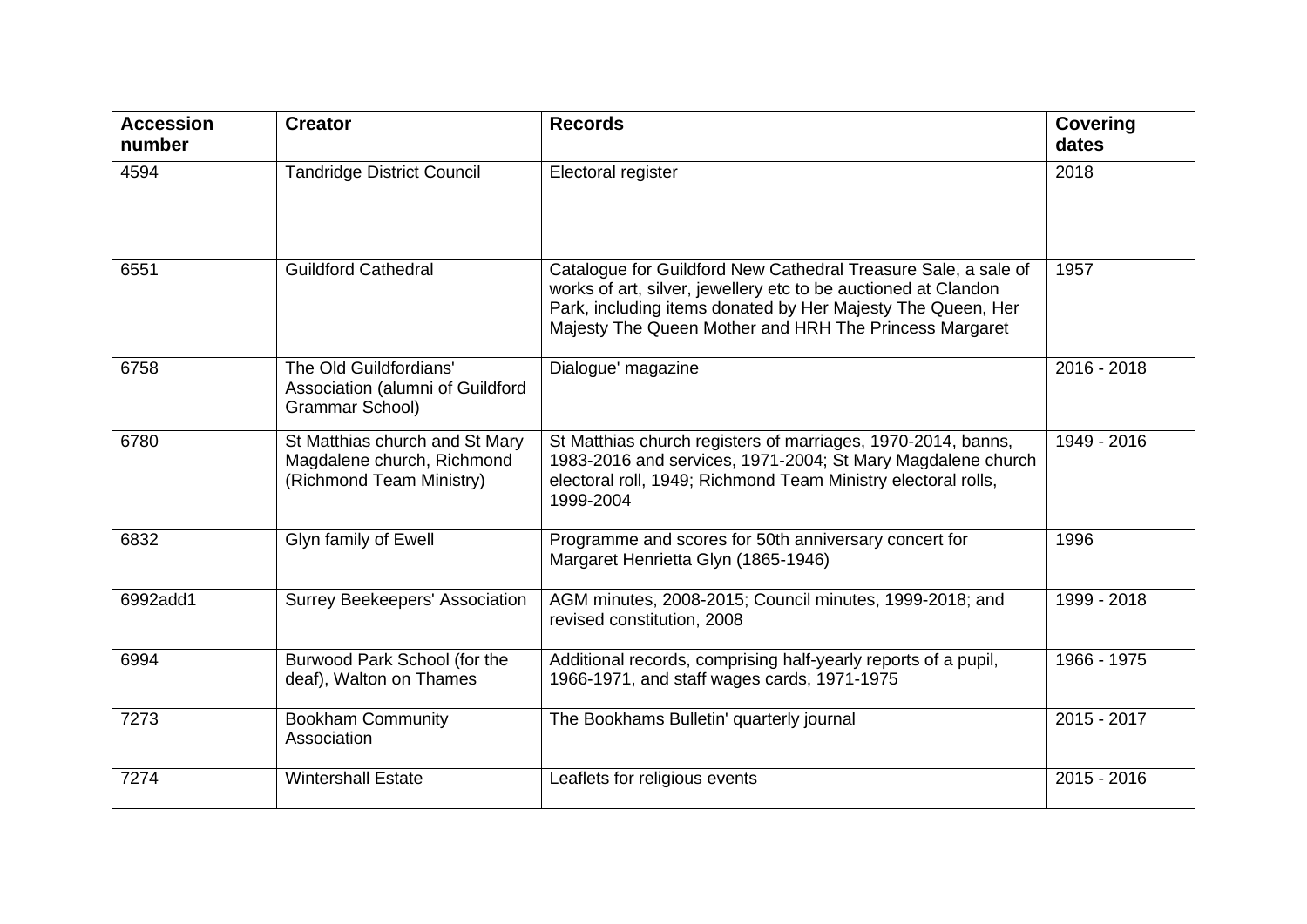| <b>Accession</b><br>number | <b>Creator</b>                                                                            | <b>Records</b>                                                                                                                                                                                                   | <b>Covering</b><br>dates |
|----------------------------|-------------------------------------------------------------------------------------------|------------------------------------------------------------------------------------------------------------------------------------------------------------------------------------------------------------------|--------------------------|
| 7277                       | Furniss family of Epsom                                                                   | Photograph of Church Street, Reigate                                                                                                                                                                             | nd [19th century]        |
| 7459                       | Stevens, Matthews and Birch<br>families of Brookwood, Knaphill<br>and elsewhere in Surrey | <b>Additional postcards</b>                                                                                                                                                                                      | 1904 - 1940              |
| 7474                       | Papercourt Sailing Club, Ripley                                                           | <b>Additional newsletters</b>                                                                                                                                                                                    | 2017                     |
| 7487                       | <b>The Guildford Society</b>                                                              | Annual report for 83rd annual general meeting                                                                                                                                                                    | 2018                     |
| 7610                       | <b>Bletchingley Afternoon Women's</b><br>Institute                                        | Records, including record of meetings, 1975-2014, committee<br>minutes, 1975-2014, and annual reports, 1948-2012                                                                                                 | 1942 - 2014              |
| 7650                       | <b>Surrey Women's Institutes</b>                                                          | Additional records including record and minute books of<br>branches in Blindley Heath, Fetcham, Forest Green, Fulham &<br>Chelsea, Horton, Knaphill Evening, Limpsfield Village, Nutfield,<br>and Tadworth Court | 1927 - 2016              |
| 7711                       | <b>Sight for Surrey (formerly Surrey</b><br><b>Association for Visual</b><br>Impairment)  | Magazines and publicity material                                                                                                                                                                                 | 2016 - 2018              |
| 7906                       | <b>Ewell Village Residents'</b><br>Association                                            | Additional records, including AGM minutes, 2008, and<br>newsletters, 1955-2018                                                                                                                                   | 1955 - 2018              |
| 7910                       | <b>Goldsworth Park Community</b><br>Association (GPCA)                                    | Magazines, 1983 and 2013-2018                                                                                                                                                                                    | 1983 - 2018              |
| 8028                       | Canada Hall Women's Institute,<br>Merstham                                                | Additional records, including record books, 2012-2017; minute<br>books, 2010-2016; and annual reports, 2006-2017                                                                                                 | 1971 - 2017              |
| 8037                       | St Mary the Virgin church,<br>Shalford                                                    | Parish magazines                                                                                                                                                                                                 | 1963 - 2018              |
| 8044                       | David Fry, builder of Godalming                                                           | Plans and sections of National Schools, [Moss Lane],<br>Godalming                                                                                                                                                | nd [1910]                |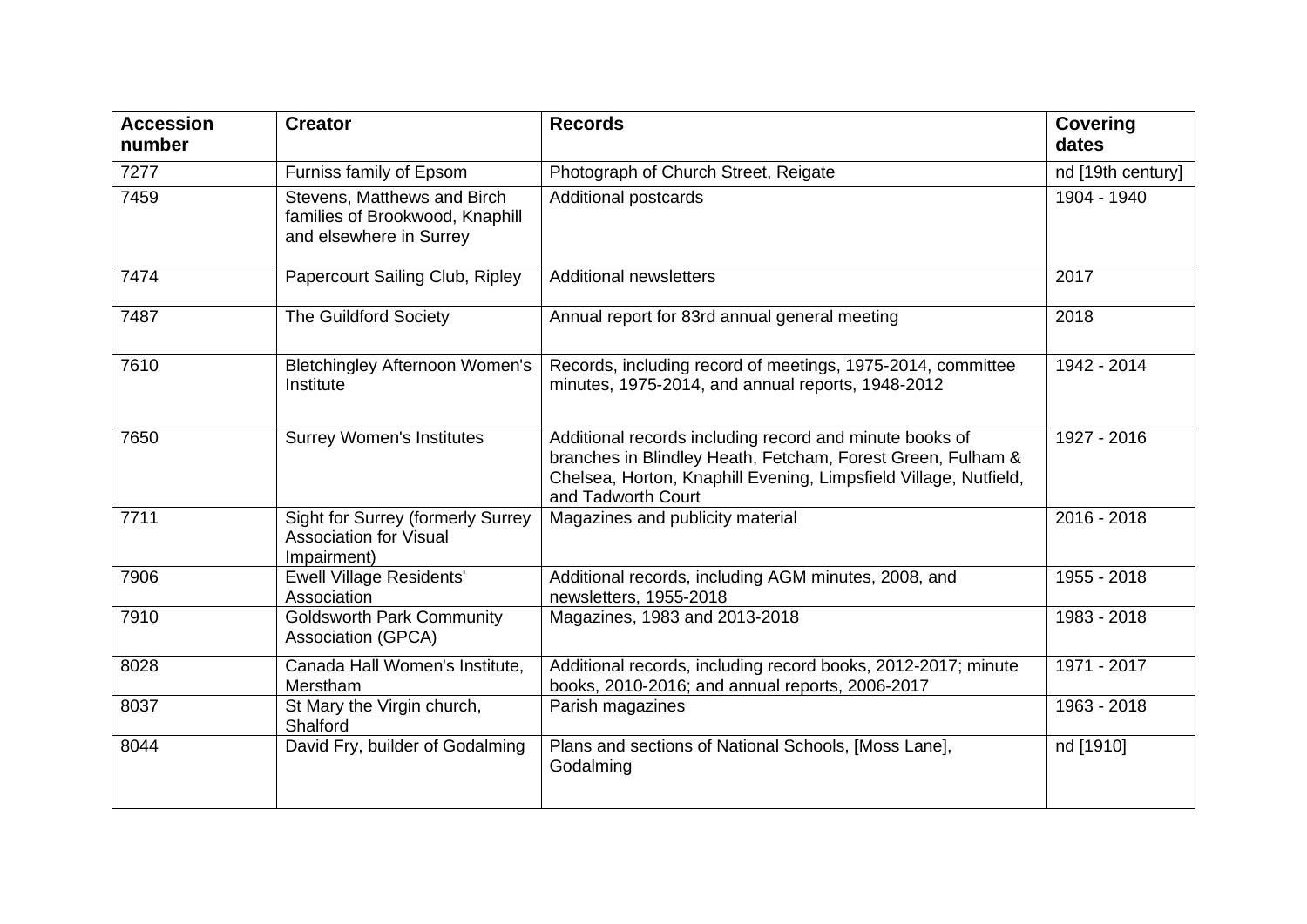| <b>Accession</b><br>number | <b>Creator</b>                                                          | <b>Records</b>                                                                                                                                                                                      | <b>Covering</b><br>dates |
|----------------------------|-------------------------------------------------------------------------|-----------------------------------------------------------------------------------------------------------------------------------------------------------------------------------------------------|--------------------------|
| 8060                       | <b>Woking Concert Society</b>                                           | Additional committee and annual general meeting minutes,<br>rules, season and concert programmes, and papers relating to<br>events to mark the 50th anniversary of the death of Dame Ethel<br>Smyth | 1937 - 2018              |
| 8093                       | Jones family of Woking and<br>West Byfleet                              | Annotated parish magazine of St Mary, Byfleet                                                                                                                                                       | 1926                     |
| 8115                       | Tillingbourne Women's Institute                                         | Additional records comprising committee minute books and<br>record books                                                                                                                            | 2011 - 2017              |
| 8147                       | David Clarke of Chilworth,<br>theatrical director and pageant<br>master | <b>Additional records</b>                                                                                                                                                                           | 1957 - 2002              |
| 8148                       | Royal Mid-Surrey Golf Club                                              | Additional records comprising photographic record of club<br>captains, 1892-2016; printed rules and list of members, 1915;<br>page from 'The Sketch' about worm control on the golf course,<br>1906 | 1892 - 2016              |
| 8198                       | <b>Mackrell Turner Garrett,</b><br>Solicitors of Knaphill               | Deeds relating to properties in Horsell, Knaphill and New Haw                                                                                                                                       | 1912 - 2010              |
| 8288                       | The Weybridge Society:                                                  | <b>Newsletters</b>                                                                                                                                                                                  | 2014 - 2015              |
| 8421                       | Andrew Windsor's Almshouse<br>Charity, Farnham                          | Additional records, including trustees' minutes and accounts;<br>papers relating to finance, Charity Commission schemes and<br>trustees; and papers relating to the admission of residents          | 19th - 20th<br>centuries |
| 8430                       | Box Hill Evening Women's<br>Institute                                   | Record of meetings, 2009-2017, and committee minutes, 2010-<br>2017                                                                                                                                 | 2009 - 2017              |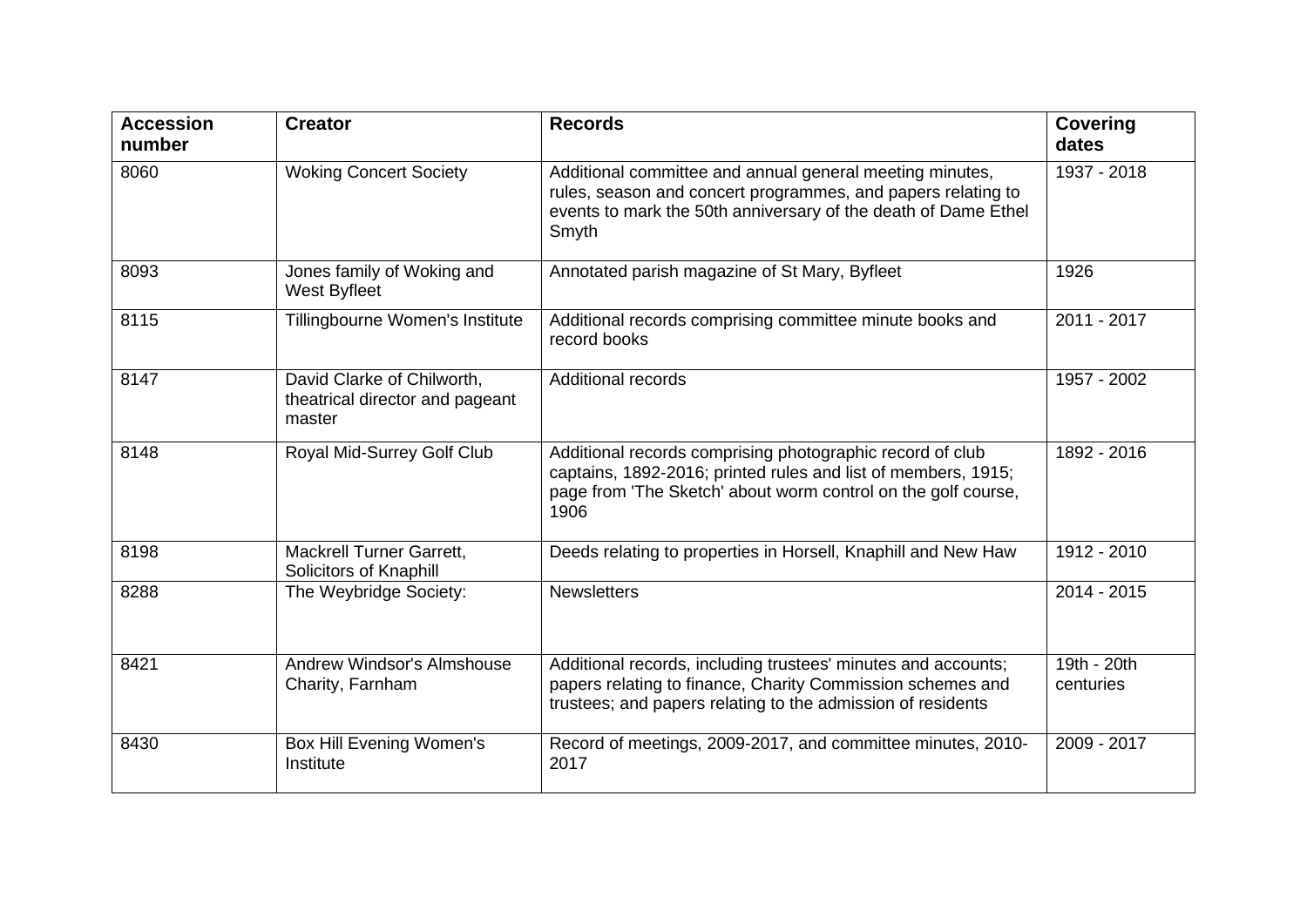| <b>Accession</b><br>number | <b>Creator</b>                                         | <b>Records</b>                                                                                                                                                                                     | <b>Covering</b><br>dates |
|----------------------------|--------------------------------------------------------|----------------------------------------------------------------------------------------------------------------------------------------------------------------------------------------------------|--------------------------|
| 8498                       | Cobham Conservation and<br><b>Heritage Trust</b>       | <b>Newsletters</b>                                                                                                                                                                                 | 2015 - 2018              |
| 8511                       | Cliff Webb, historian of Pyrford                       | Collected postcards of Surrey towns and villages                                                                                                                                                   | 19th - 20th<br>centuries |
| 8544                       | St Anne's church, Bagshot                              | Parish magazines, 1890-2017 [not complete]                                                                                                                                                         | 1890 - 2017              |
| 8548                       | <b>Pixham Residents Association</b>                    | The Pixham Post' newsletter                                                                                                                                                                        | 2015 - 2018              |
| 8551                       | <b>Goldsworth Park Community</b><br>Association (GPCA) | <b>Minutes</b>                                                                                                                                                                                     | 2010 - 2017              |
| 8599                       | St Mary's church, Ripley                               | Additional records, including marriage registers, 2010-2016;<br>banns register, 1957-1999; service registers, 1987-2017; papers<br>relating to church fabric, 1962-2008; PCC minutes, 1991-2015    | 1957 - 2017              |
| 8615                       | Christ Church, Shamley Green                           | Additional parish records, comprising baptism register, 1961-<br>2014; burial register, 1882-2017; marriage register, 2009-2014;<br>banns register, 1984-2017; and register of services, 2004-2015 | 1882 - 2017              |
| 8658                       | Marguerite Howarth (1908-<br>2001), artist of Woking   | Watercolour paintings of Grassington Square and Grassington<br>Bridge, Grassington, Yorkshire                                                                                                      | nd [?1980s]              |
| 8686                       | <b>Cuddington Residents'</b><br>Association            | The Cuddingtonian', quarterly magazine of the Association,<br>Winter 2013-Winter 2014                                                                                                              | 2013 - 2014              |
| 8722                       | <b>Send Parish Council</b>                             | <b>Minutes</b>                                                                                                                                                                                     | 1997 - 2006              |
| 8737                       | St Paul's church, Nork                                 | Additional parish records including marriage register, 1987-<br>2004; service register, 2009-2015; and PCC minutes and related<br>papers, 2010-2012                                                | 1987 - 2015              |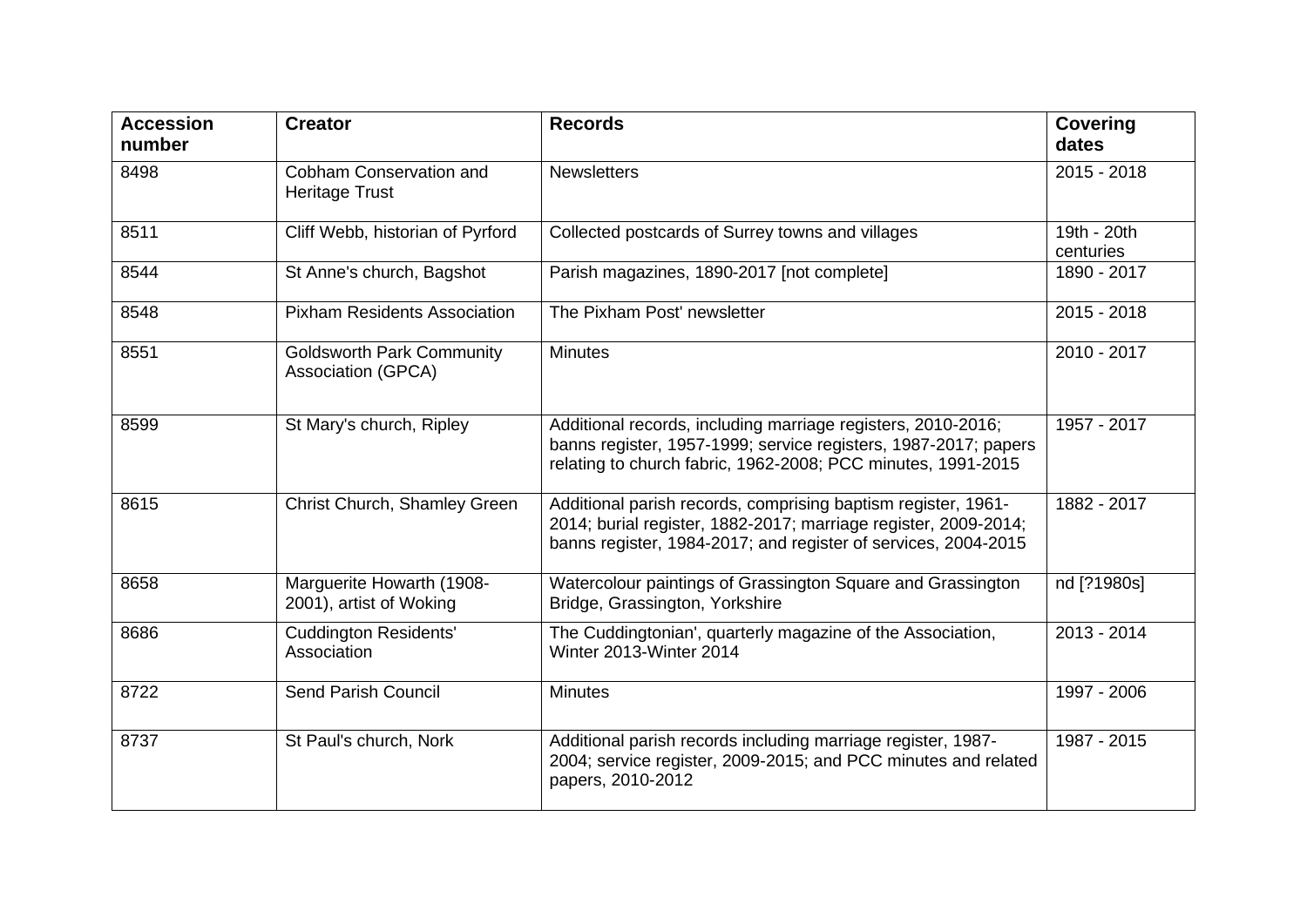| <b>Accession</b><br>number | <b>Creator</b>                                                                                     | <b>Records</b>                                                                                                                                                                 | <b>Covering</b><br>dates |
|----------------------------|----------------------------------------------------------------------------------------------------|--------------------------------------------------------------------------------------------------------------------------------------------------------------------------------|--------------------------|
| 8782                       | The Rotary Club of Redhill                                                                         | <b>Additional records</b>                                                                                                                                                      | 1949 - 1999              |
| 8810                       | David Williamson Trust,<br>Guildford                                                               | Additional records comprising report and accounts, 2016, and<br>appointments of trustees, 2017-2018                                                                            | 2016 - 2018              |
| 8848                       | Dorking, Godstone, Reigate and<br><b>Oxted Petty Sessional Courts</b>                              | Court registers                                                                                                                                                                | 1986 - 1996              |
| 8852                       | Abinger Pageant                                                                                    | Additional records of Anne Farrer, pageant secretary, including<br>drawings of Victorian costumes, brief scores, notes of committee<br>meetings, typescript publicity material | 1934                     |
| 8863                       | Claremont Fan Court School,<br>Esher                                                               | Additional records, including yearbooks, magazines, newsletters<br>and photographs                                                                                             | 1962 - 2017              |
| 8878                       | John Beane's Guildford and<br>Dorking Eleemosynary Charities                                       | Annual reports and accounts, 2011-2015, trustees meeting<br>minutes, 2005-2015                                                                                                 | 2005 - 2015              |
| 9002                       | <b>Buckland Parish Council</b>                                                                     | <b>Accounts</b>                                                                                                                                                                | 2011 - 2016              |
| 9014                       | <b>West End History Project</b>                                                                    | Handwritten list of West End villagers by the Rev Mills Robbins,<br>c.1920s, and photocopied photographs of Chobham and Bisley<br>(with West End) Home Guards, 1940s           | 1920s - 1940s            |
| 9017                       | Robert Bartlett, retired Chief<br>Superintendent, Operations<br>Department, Surrey<br>Constabulary | Additional collected papers and photographs relating to Surrey<br>Constabulary including issues of 'Off Beat' staff newspaper,<br>1986-2011                                    | c.1900 - 2011            |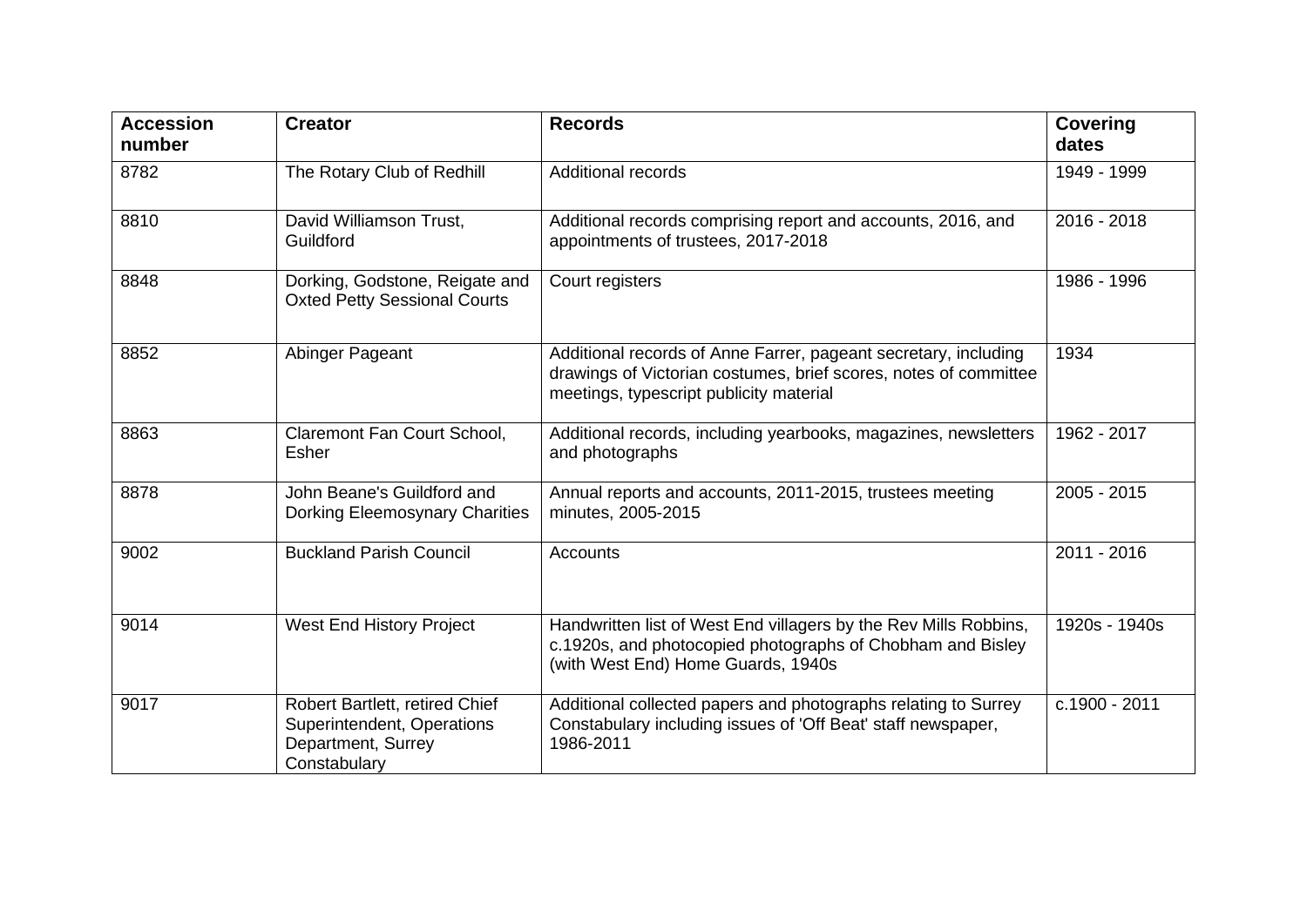| <b>Accession</b><br>number | <b>Creator</b>                                                                                | <b>Records</b>                                                                                                                                                                        | <b>Covering</b><br>dates |
|----------------------------|-----------------------------------------------------------------------------------------------|---------------------------------------------------------------------------------------------------------------------------------------------------------------------------------------|--------------------------|
| 9033                       | St Mary of Bethany church,<br>Woking                                                          | Baptism register, 1948-1986, and marriage registers, 1923-1913                                                                                                                        | 1923 - 2013              |
| 9068                       | <b>Guildford and District RSPB</b><br>Members' Group                                          | <b>Newsletters</b>                                                                                                                                                                    | 2016 - 2018              |
| 9174                       | Gender Identity Research and<br><b>Education Society (GIRES)</b>                              | Inclusivity: supporting BAME trans people' report by Sabah<br>Choudrey                                                                                                                | nd [2010s]               |
| 9240                       | Outline (Surrey LGBT Helpline)                                                                | Annual reviews, 2017-2018 and publicity leaflets                                                                                                                                      | 2017 - 2018              |
| 9317                       | Kingston Liberal Synagogue                                                                    | Magazines                                                                                                                                                                             | 2015 - 2018              |
| 9358                       | College of St Barnabas (for<br>retired clergy), Lingfield                                     | Centenary order of service for St Luke's Hospital for the Clergy<br>in St Paul's Cathedral                                                                                            | 2007                     |
| 9463                       | Long Grove, West Park,<br>Chelsham (Warlingham Park),<br><b>Banstead and Horton Hospitals</b> | Plans of Long Grove, West Park, Chelsham (Warlingham Park),<br>1898-1920s and report relating to Banstead and Horton<br>Hospitals, 1983                                               | 1898 - 1983              |
| 9470                       | Normandy Historians                                                                           | Additional items including files on the formation of Normandy<br>Historians; photographs of the Boyer family of Normandy and of<br>the Smith family of Wyke; and additional postcards | 1905 - 1999              |
| 9487                       | Kingston upon Thames<br><b>Methodist Circuit</b>                                              | <b>Additional papers</b>                                                                                                                                                              | 1960 - 1999              |
| 9524                       | Sidney Francis (1891-1973),<br>photographer of Woking                                         | CD of glass plate negatives collected by Lyndon Davies (1950-<br>2013), local historian of Woking                                                                                     | 2018                     |
| 9529                       | Spelthorne Borough Council                                                                    | Minute books                                                                                                                                                                          | 1996 - 2001              |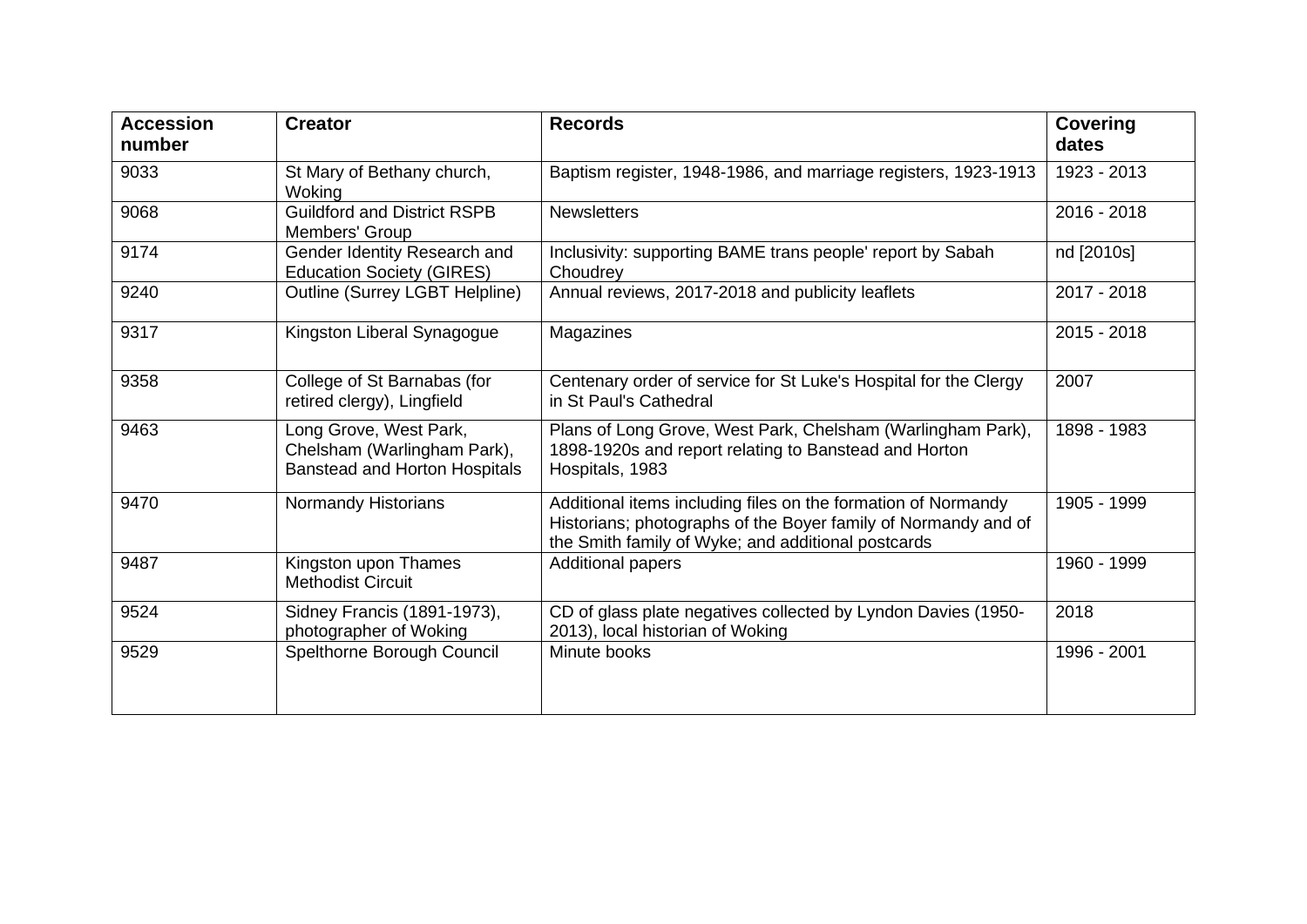| <b>Accession</b><br>number | <b>Creator</b>                                                                    | <b>Records</b>                                                                                                                                                                                                                                                                                                                                                                                                                                | <b>Covering</b><br>dates |
|----------------------------|-----------------------------------------------------------------------------------|-----------------------------------------------------------------------------------------------------------------------------------------------------------------------------------------------------------------------------------------------------------------------------------------------------------------------------------------------------------------------------------------------------------------------------------------------|--------------------------|
| 9623                       | <b>Walton Casuals Football Club,</b><br><b>Walton on Thames</b>                   | Additional records including AGM minutes, newspaper cuttings,<br>match reports, match programmes, photographs of new<br>Waterside Stadium under construction; with some records of<br>other Surrey clubs                                                                                                                                                                                                                                      | 1944 - 2018              |
| 9627                       | <b>Senior Golfers' Society</b>                                                    | Additional records including 2017 handbook; tour reports, 1996-<br>2017; Captains' reports; files relating to Triangular Competitions,<br>1995-2017; Secretary's files, 1999-2017; correspondence files<br>relating to Walker Cup and Richard P Hammond-Chambers-<br>Borgnis 1937 cricket match; files relating to 75th anniversary<br>meeting, Sub-Committee election statistics and fixture results;<br>and obituary for Alec Hill (d.1991) | $[1995] - 2017$          |
| 9642                       | Ailsa Moore of Woking                                                             | Notes on the World War I service of her father George Edward<br>Moore, Royal Welch Fusiliers                                                                                                                                                                                                                                                                                                                                                  | 2018                     |
| 9662                       | <b>Surrey County Football</b><br>Association                                      | Additional records including Football Annual 1882, annual<br>directories, 1919-2013, team selection committee records, 1934-<br>1975, finance committee minutes, 1937, cash ledgers, 1950-<br>1992, divisional committee minute book, 1999-2010, and<br>Camberley Football Hospital Competitions Cup handbook, 1928                                                                                                                           | 1882 - 2013              |
| 9754                       | Robert Anthony Merson (1950-<br>2016), local historian of<br>Farnham and Frensham | Additional collected papers                                                                                                                                                                                                                                                                                                                                                                                                                   | 18th-20th<br>centuries   |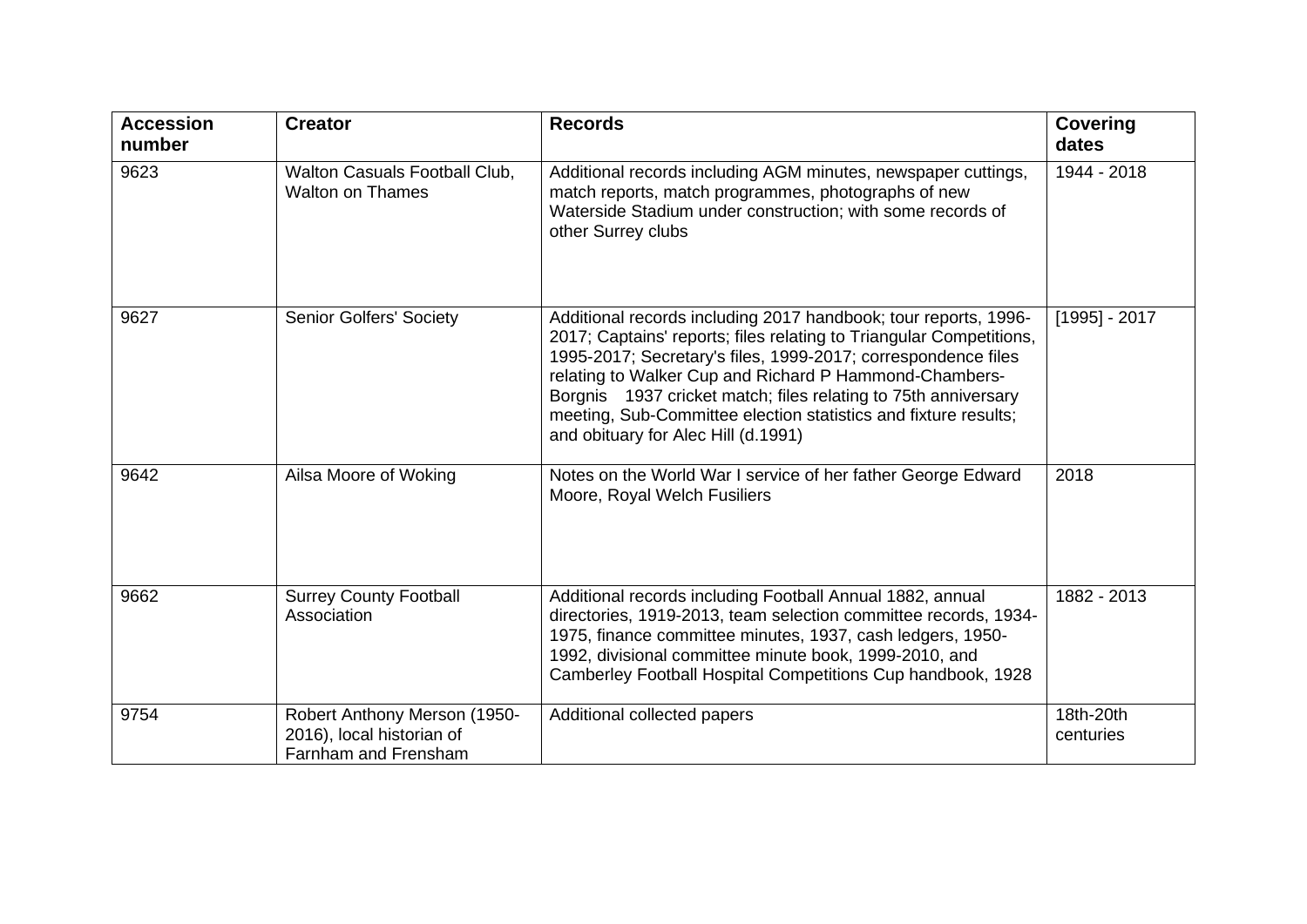| <b>Accession</b><br>number | <b>Creator</b>                                                    | <b>Records</b>                                                                                                                                                                                                                                                                                                                                                                                                                                                                                                                                           | Covering<br>dates |
|----------------------------|-------------------------------------------------------------------|----------------------------------------------------------------------------------------------------------------------------------------------------------------------------------------------------------------------------------------------------------------------------------------------------------------------------------------------------------------------------------------------------------------------------------------------------------------------------------------------------------------------------------------------------------|-------------------|
| 9774                       | Godalming Baptist Church and<br>Farncombe Baptist Church<br>(FBC) | <b>Additional records</b>                                                                                                                                                                                                                                                                                                                                                                                                                                                                                                                                | 1901 - 2012       |
| 9800                       | United Benefice of Godstone<br>and Blindley Heath                 | Additional records including St Nicholas' church, Godstone,<br>marriage registers, 1907-1928, burial register, 1885-1955,<br>service register, 1963-1983, and parish magazines, 1867-1966;<br>St Stephen's church, South Godstone, service registers and<br>orders, 1976-2017; St John's church, Blindley Heath, service<br>registers, 1988-2008, and parish magazines, 2016-2017; United<br>Benefice of Godstone and Blindley Heath PCC minutes, 2001-<br>2015, and APCM minutes, 2001-2009; Godstone and South<br>Godstone parish magazines, 2006-2018 | 1907 - 2018       |
| 9801                       | The Queen's Royal Surrey<br><b>Regiment Charity</b>               | Minutes and final report and accounts, 2011-2012; with<br>programme for presentationto Queen's Royal Surrey Regiment<br>of scroll of rights, Guildford, 1960, and copy photograph of men<br>enlisting in Epsom, 1914                                                                                                                                                                                                                                                                                                                                     | $(1914) - 2012$   |
| 9826                       | St John's, Hurst Green                                            | Marriage register                                                                                                                                                                                                                                                                                                                                                                                                                                                                                                                                        | 1987 - 1994       |
| 9841                       | <b>Whyteleafe County Grammar</b><br><b>School for Girls</b>       | Centenary booklet and photographs                                                                                                                                                                                                                                                                                                                                                                                                                                                                                                                        | 2017              |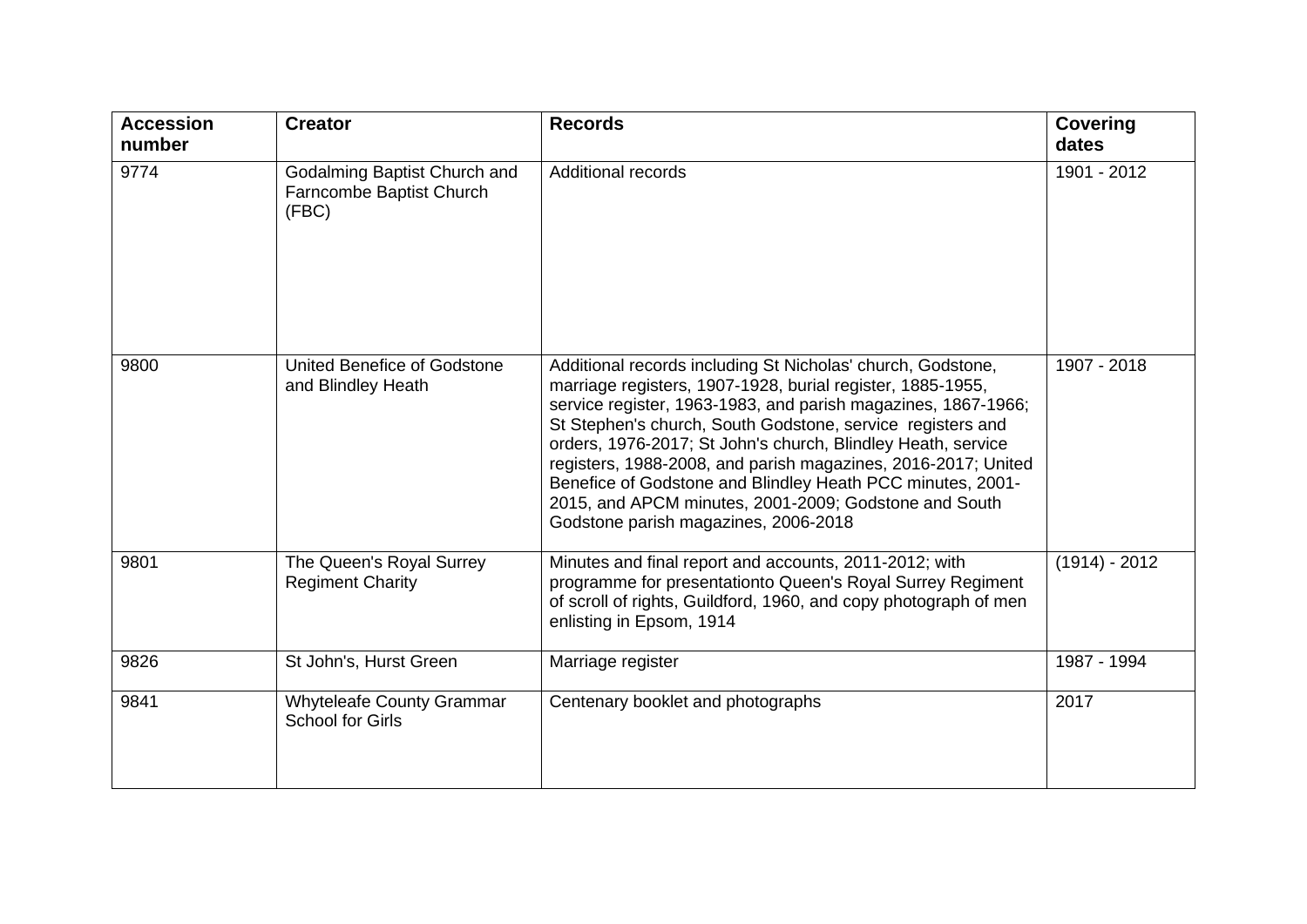| <b>Accession</b><br>number | <b>Creator</b>                                                                                                                       | <b>Records</b>                                                                                                                                                                                                                                                        | <b>Covering</b><br>dates |
|----------------------------|--------------------------------------------------------------------------------------------------------------------------------------|-----------------------------------------------------------------------------------------------------------------------------------------------------------------------------------------------------------------------------------------------------------------------|--------------------------|
| 9855                       | Elkins family, brewers of<br>Guildford                                                                                               | Family papers and photographs, including relating to George<br>Elkins, son of William Edmund Elkins, four times mayor of<br>Guildford, 1841-1861, and to George's three sons Benjamin,<br>Richard and Edward, all killed in action in 1916, and his<br>daughter Clara | 1820s - 2016             |
| 9856                       | Soroptimist International of<br><b>Woking and District</b>                                                                           | Records including minutes, accounts, news cuttings, press<br>releases and programmes                                                                                                                                                                                  | 1976 - 2015              |
| 9857                       | Farnham Girls' Grammar School<br><b>Old Girls' Association</b>                                                                       | Records, including: minutes, 2006-2015; School and Association<br>magazines and newsletters, 1910-2017; registers, 1970s; school<br>photographs, 1920-1972; colour slides of school buildings,<br>1980s-1990s                                                         | 1910 - 2017              |
| 9858                       | Brian Trewby, retired solicitor of<br>Cobham                                                                                         | Deeds relating to properties in Cobham and Molesey                                                                                                                                                                                                                    | 1802; 1879               |
| 9859                       | <b>Christ Church, Lower Nutfield</b>                                                                                                 | Photograph album, compiled by the Rev CF Fison, of First World<br>War soldiers from Lower Nutfield                                                                                                                                                                    | 1914 - 1918              |
| 9860                       | Barlow Robbins, solicitors of<br>Woking                                                                                              | Deeds and probates from firm's Godalming office, 18th-19th<br>cents, and signed minute book of trustees of Godalming British<br>School, 1966-1983                                                                                                                     | 15th - 19th<br>centuries |
| 9861                       | <b>Guildford Diocesan Council for</b><br><b>Moral Welfare</b>                                                                        | Additional records including minutes, annual reports and<br>correspondence                                                                                                                                                                                            | 1928 - 1976              |
| 9862                       | <b>Shalford and District Sequence</b><br>Dance Club and Fairlands Old<br>Time Dance Club, later<br>Sequence Dance Club,<br>Guildford | Records, including minutes, 1964-2017, and financial papers,<br>1975-2017                                                                                                                                                                                             | 1964 - 2017              |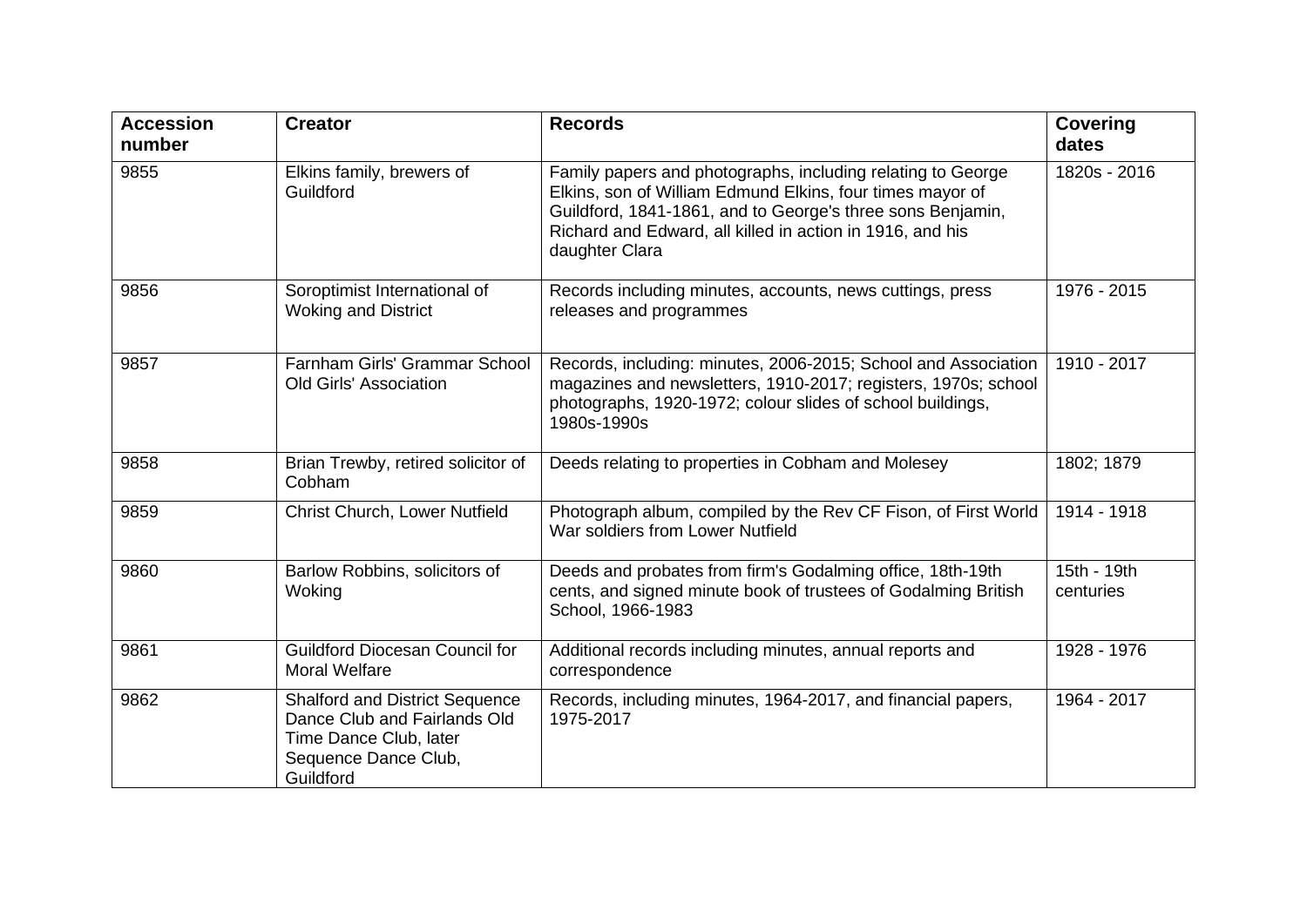| <b>Accession</b><br>number | <b>Creator</b>                                                                                             | <b>Records</b>                                                                                                                                                                                                                               | <b>Covering</b><br>dates |
|----------------------------|------------------------------------------------------------------------------------------------------------|----------------------------------------------------------------------------------------------------------------------------------------------------------------------------------------------------------------------------------------------|--------------------------|
| 9863                       | Property in Horsell                                                                                        | Deeds, 1701 and 1721                                                                                                                                                                                                                         | 1701 - 1721              |
| 9864                       | Goldsworth Old Nurseries,<br>Knaphill Nursery Ltd and<br><b>Slocock's Nursery</b>                          | Records including letter book, 1903-1904; sales day book, 1905-<br>1908; employee records, 1945-1980; catalogues, 1936-2005;<br>RHS certificates, 1950s-1975, and records relating to<br>rhododendron breeding and cultivation, 20th century | 1903 - 2005              |
| 9865                       | <b>Surrey County Cricket Club and</b><br><b>Surrey County Football</b><br>Association                      | Yearbooks, directories and rules                                                                                                                                                                                                             | 1928 - 2006              |
| 9866                       | Hall Place, Shackleford                                                                                    | Photographs                                                                                                                                                                                                                                  | c.1900 - 1910            |
| 9867                       | Kingshot and Cook families of<br><b>Haslemere and Frimley</b>                                              | Papers relating to schools and education in Godalming,<br>Guildford and Shottermill, and World War II service papers;<br>papers of Sylvia Watts relating to youth services and activities in<br>Surrey                                       | 20th century             |
| 9868                       | The Rev Andrew Cranston<br>(d.1708), Vicar of Reigate and<br>founder of the Cranston Library               | Photocopy of letter, (1702); Reigate church: sketch of Saxon<br>carving, 1944                                                                                                                                                                | $(1702) - 1944$          |
| 9869                       | Charles Henry Wyndham a<br>Court Repington (1858-1925),<br>soldier and journalist of Bridge<br>End, Ockham | Letter concerning delay of the coronation of King Edward VII and<br>personal news                                                                                                                                                            | nd [1902]                |
| 9870                       | <b>Farnham Isolation Hospital</b>                                                                          | Records, including minute books, ledgers, admission and<br>discharge registers and visitors books                                                                                                                                            | 1898 - 1960              |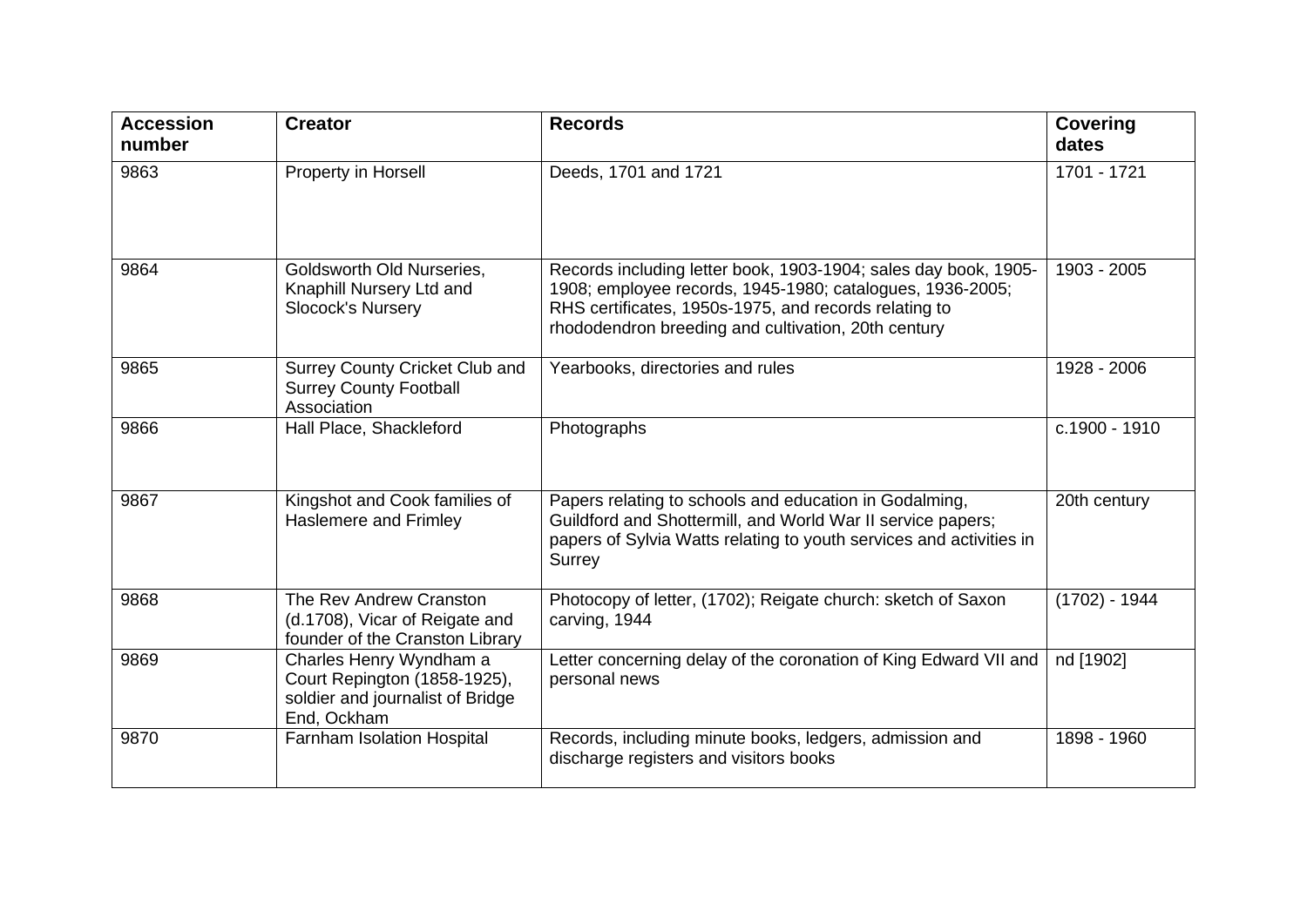| <b>Accession</b><br>number | <b>Creator</b>                                                                                                                                                                                   | <b>Records</b>                                                                                                                                                                                                                   | <b>Covering</b><br>dates     |
|----------------------------|--------------------------------------------------------------------------------------------------------------------------------------------------------------------------------------------------|----------------------------------------------------------------------------------------------------------------------------------------------------------------------------------------------------------------------------------|------------------------------|
| 9871                       | Mackrell, Turner, Garrett,<br>solicitors, 21-25 Church Street<br>West, Woking                                                                                                                    | Deeds relating to property near Parvis Bridge, Byfleet, 1941-<br>1970, and in London Road, Camberley, 1960                                                                                                                       | 1941 - 1970                  |
| 9872                       | Watts Gallery, Compton                                                                                                                                                                           | Journey of Hope' DVD video about the renovation of the Gallery                                                                                                                                                                   | 2008 - 2011                  |
| 9873                       | Brookwood Hospital, Woking                                                                                                                                                                       | Additional records including administration files relating to staff,<br>patients and statistics                                                                                                                                  | 1960s - 1980s                |
| 9874                       | Oswald Carrington (1886-1963),<br>manager of Carrington Chemist,<br>5 High Street, Dorking                                                                                                       | Film footage of War Weapons Week, Dorking, 1941 and copy of<br>speech given to Dorking ARP, 1941                                                                                                                                 | 1941                         |
| 9875                       | All Saints' church, Headley,<br>Hampshire                                                                                                                                                        | Additional parish records, including PCC minutes, 1935-2009,<br>and accounts, 1934-2007                                                                                                                                          | 1934 - 2009                  |
| 9876                       | Bowyer family of Betchworth,<br><b>Charlwood and Redhill</b>                                                                                                                                     | Papers and photographs relating to H & A Trower Ltd, millers<br>and corn merchants, Redhill; and published history of the<br>Bowyer family                                                                                       | early 20th<br>century - 1994 |
| 9877                       | Wey Valley Methodist Circuit<br>and predecessors and<br>constituent churches<br>(Addlestone, Byfleet, Cranleigh.<br>Godalming, Knaphill, Merrow,<br>Ripley, Shepperton, Weybridge<br>and Woking) | Records, 1888-2018, including baptism and marriage registers,<br>1888-1997; circuit plans, minutes, orders of service, records<br>relating to church fabric and property, activities and events;<br>publications and photographs | 1888 - 2018                  |
| 9878                       | <b>Edward Henrik Hartry and</b><br>Teresa Krystyna Hartry,<br>architects of Woking                                                                                                               | Magazine articles and photographs relating to Pipidowek,<br>Maybury, Woking, and Laleham Court, Horsell                                                                                                                          | 1960s                        |
| 9879                       | Egham Cottage Hospital                                                                                                                                                                           | Minute book                                                                                                                                                                                                                      | 1915 - 1931                  |
| 9880                       | 'Manormead', Tilford Road,<br>Hindhead                                                                                                                                                           | Inventory and valuation                                                                                                                                                                                                          | 1928                         |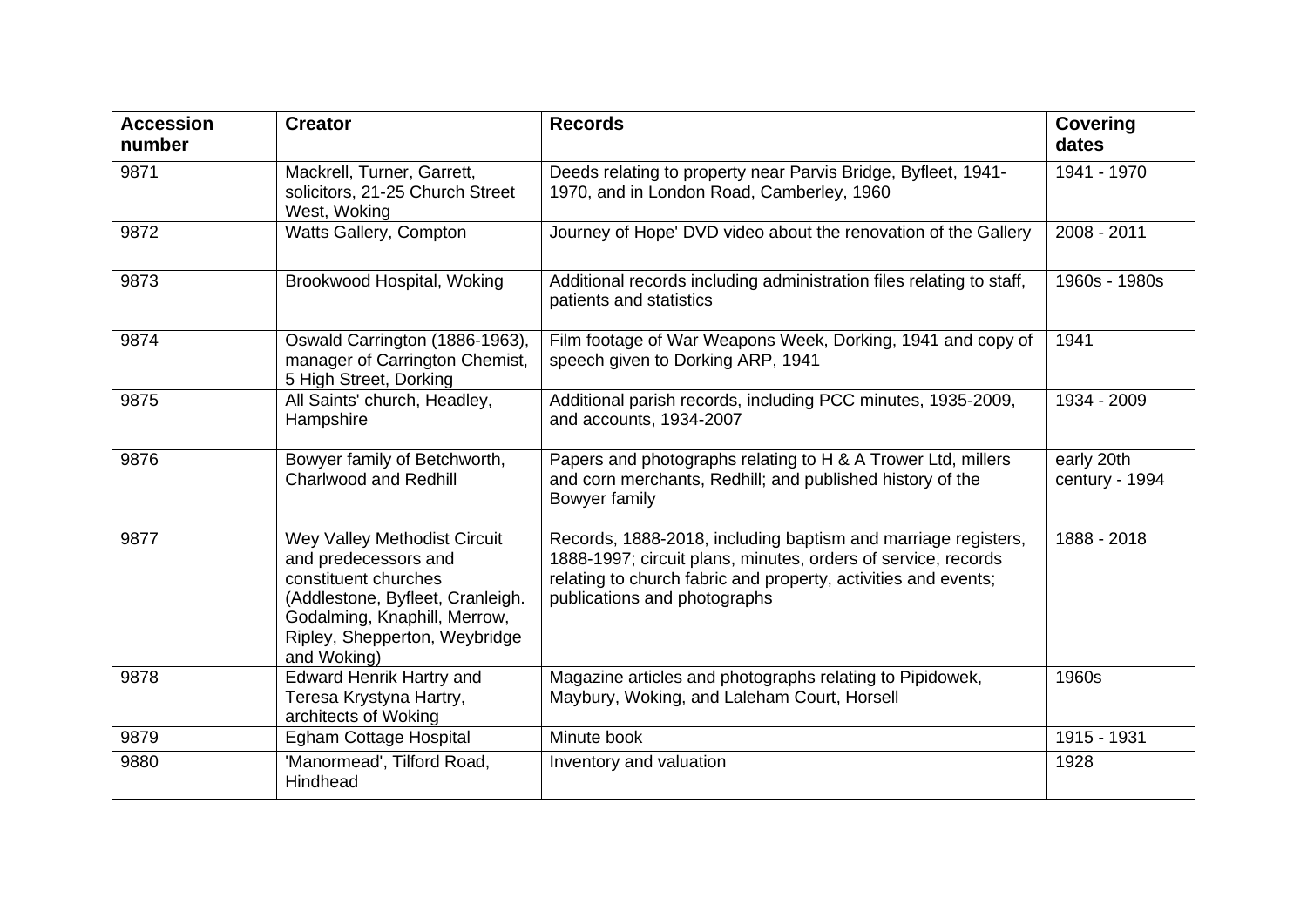| <b>Accession</b><br>number | <b>Creator</b>                                                               | <b>Records</b>                                                                                                                                                                                                                                | <b>Covering</b><br>dates |
|----------------------------|------------------------------------------------------------------------------|-----------------------------------------------------------------------------------------------------------------------------------------------------------------------------------------------------------------------------------------------|--------------------------|
| 9881                       | <b>Knaphill Cricket Club</b>                                                 | Records, including meeting minutes, score books, fixture cards,<br>and scrapbooks of newscuttings                                                                                                                                             | 1931 - 1997              |
| 9882                       | Gumersalls Solicitors, Epsom                                                 | Grant of probate of Harrison Longhurst (1886-1957), Timber<br>Merchant, Epsom                                                                                                                                                                 | 1954                     |
| 9883                       | Farnham Grammar School for<br><b>Boys</b>                                    | School photograph                                                                                                                                                                                                                             | 1956                     |
| 9884                       | The Wey and Arun Canal Trust                                                 | Records including AGM and board meeting minutes, reports,<br>surveys, magazines, press cuttings and photographs, videos<br>and DVDs                                                                                                           | 1971 - 2018              |
| 9885                       | <b>Guiding Surrey East (and</b><br>predecessors)                             | Records, including meeting minutes, scrapbooks and<br>newsletters                                                                                                                                                                             | 1910s - 2010s            |
| 9886                       | <b>Surrey County Playing Fields</b><br>Association                           | Records, including minutes of Council and Executive Committee<br>and AGM, 1927-2017, annual reports, 1982-2016, file index,<br>1974, rules, 1963, newsletters, 2004-2017, presentations, 2004-<br>2017, photographs, 2008-2017, and publicity | 1927 - 2017              |
| 9887                       | Edward Henry Williams, parish<br>clerk of St Mary the Virgin, Ewell          | Notebook with accounts                                                                                                                                                                                                                        | 1855 - 1887              |
| 9888                       | Cornercroft, Hampton Grove,<br>Epsom Road, Ewell, and 3<br>Shaw Close, Ewell | Deeds, plans and papers                                                                                                                                                                                                                       | 1927 - 1997              |
| 9889                       | Wallop School, Hanger Hill,<br>Weybridge                                     | School photograph with signatures on reverse                                                                                                                                                                                                  | 1964                     |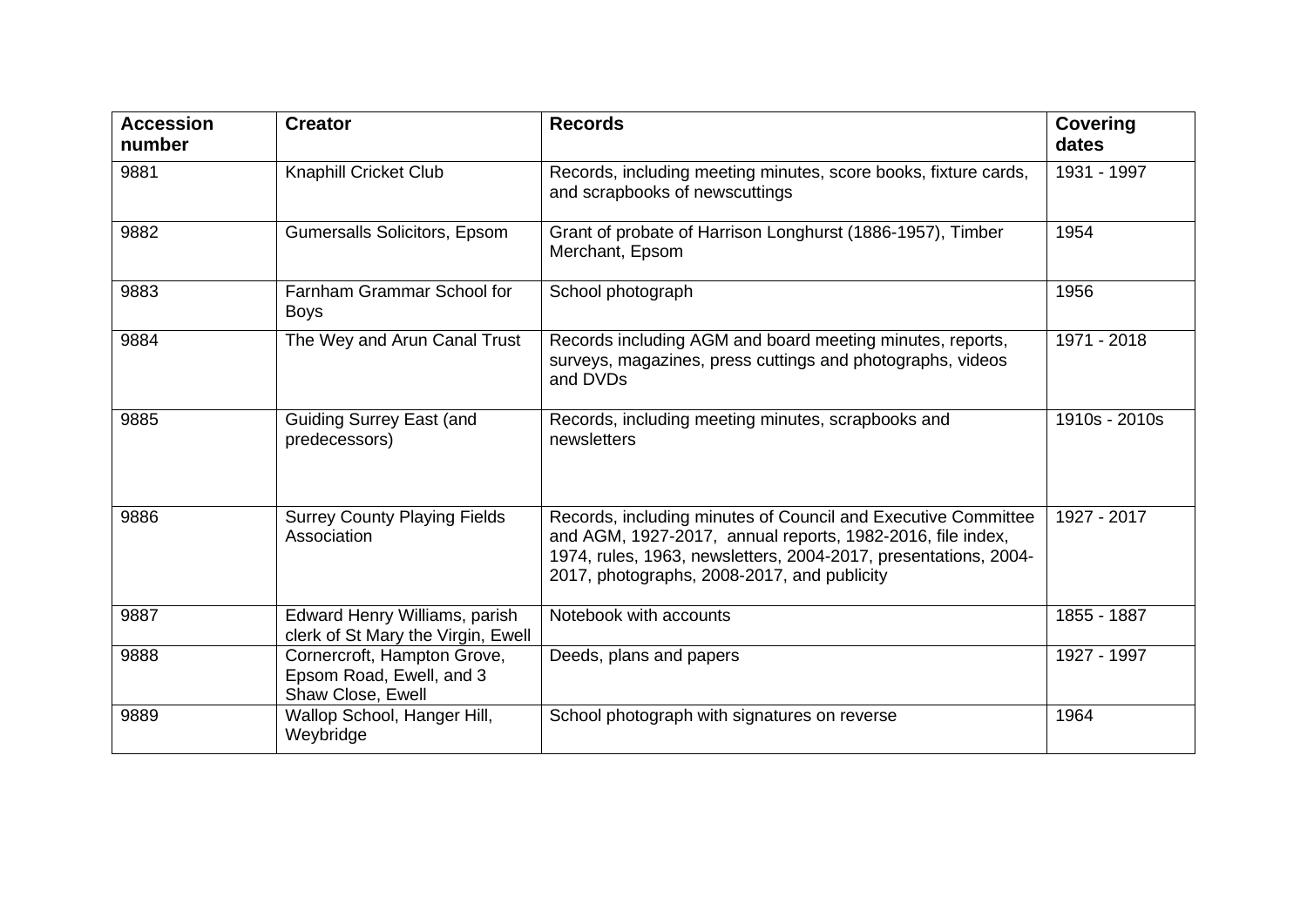| <b>Accession</b><br>number | <b>Creator</b>                                                                              | <b>Records</b>                                                                                                             | <b>Covering</b><br>dates                          |
|----------------------------|---------------------------------------------------------------------------------------------|----------------------------------------------------------------------------------------------------------------------------|---------------------------------------------------|
| 9890                       | St Mary's church, Merton                                                                    | Church rate book, 1853-1855, and minute book of committee for<br>enlarging the church, 1864-1867                           | 1853 - 1867                                       |
| 9891                       | Richard Lucock Wilson (1915-<br>2017) of West End, Woking,<br>graphic designer for Unilever | Diaries, books, maps, papers and photographs                                                                               | 1915 - 2017                                       |
| 9892                       | <b>Caterham Lime Kilns</b>                                                                  | Plan                                                                                                                       | nd [late 19th<br>century x early<br>20th century] |
| 9893                       | Normandy Parish Council                                                                     | <b>Additional minutes</b>                                                                                                  | 2001 - 2016                                       |
| 9894                       | <b>Surrey and North Hampshire</b><br><b>Wesleyan Methodist Mission</b>                      | Photograph of quarterly meeting and directory and order of<br>services                                                     | 1907 - 1910                                       |
| 9895                       | Highfield Copse, near<br>Normandy                                                           | Colour slides of preservation and restoration work, taken by<br>David Fort                                                 | 1986 - 1990                                       |
| 9896                       | Sanderstead Women's Institute                                                               | Minute books and record books                                                                                              | 1926 - 2012                                       |
| 9897                       | D H Williams                                                                                | Log of trip in punt 'Carpe Diem' on the Wey Navigation made<br>with John Sturney and Michael Joynt                         | 1946                                              |
| 9898                       | Astolat Bowls Club, Guildford                                                               | Minutes and photograph album                                                                                               | 1967 - 2015                                       |
| 9899                       | Epsom and Ewell Borough<br>Council                                                          | Photographs of First Mayoral Banquet and of decorated streets<br>in Epsom [?in celebration of the granting of the Charter] | 1938                                              |
| 9900                       | <b>Gomshall Congregational</b><br>Church, later United Reformed<br>Church                   | <b>Additional papers</b>                                                                                                   | c.1915 - 1986                                     |
| 9901                       | Honor Oak School, Peckham,<br>south-east London                                             | School magazine produced during school's evacuation to<br>Rosemead, Reigate Road, Reigate                                  | 1942                                              |
| 9902                       | Brookwood Hospital, Woking                                                                  | Collected records, including staff records and photographs                                                                 | 1868 - 1970s                                      |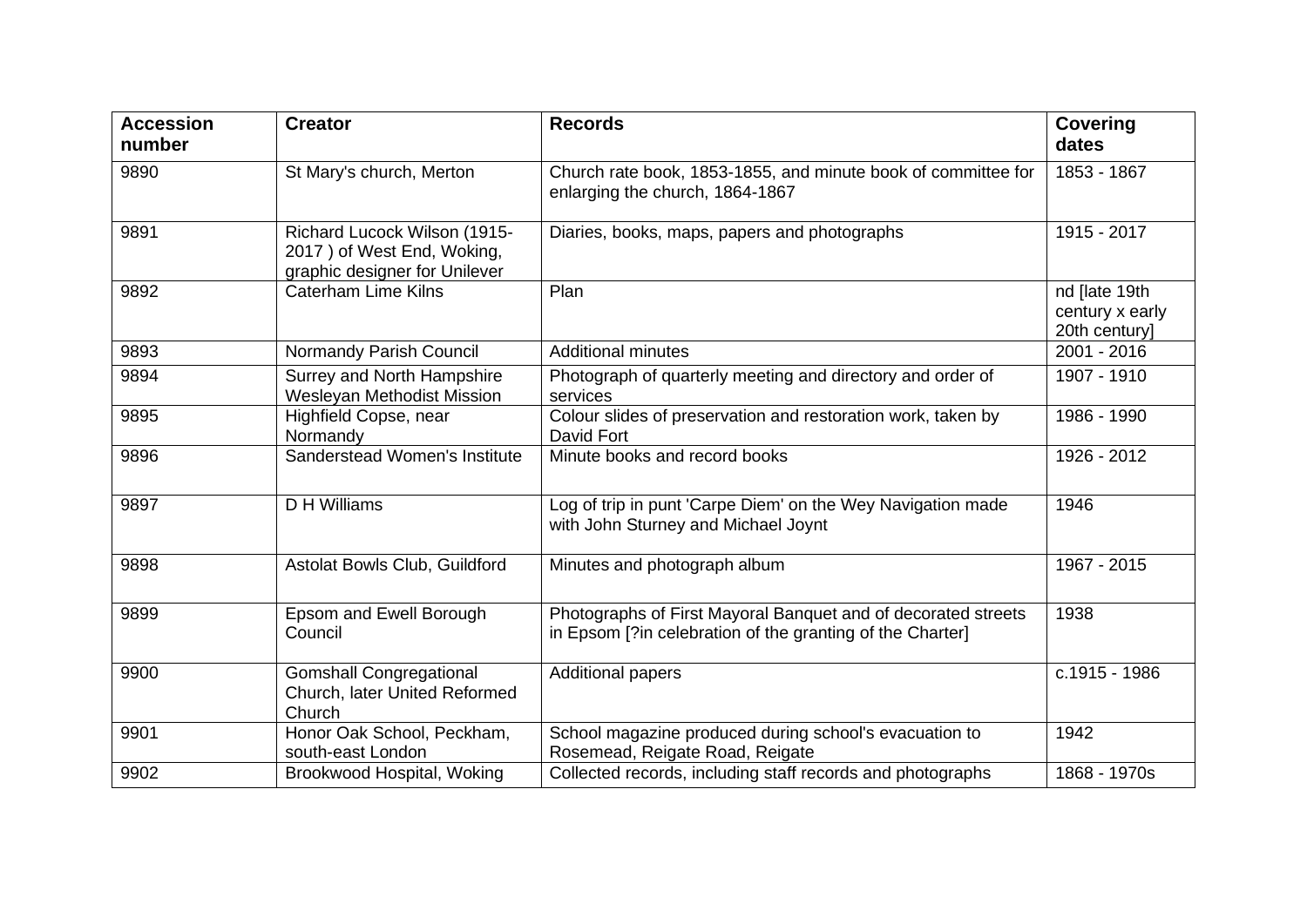| <b>Accession</b><br>number | <b>Creator</b>                                                                | <b>Records</b>                                                                                                                                                                                             | <b>Covering</b><br>dates |
|----------------------------|-------------------------------------------------------------------------------|------------------------------------------------------------------------------------------------------------------------------------------------------------------------------------------------------------|--------------------------|
| 9903                       | <b>Ernest Charles Andrews of</b><br>Guildford                                 | Apprenticeship indenture as printer                                                                                                                                                                        | 1911                     |
| 9904                       | Ralph Maciejewski, local<br>historian of Banstead                             | Surrey Downs Housing Ltd brochure for Tattenham Corner<br>Estate, 1934; Preston Ward Ratepayers and Residents<br>Association newsletter, 1972-1973; Hooley Residents<br>Association newsletters, 2010-2017 | $(1934) - 2017$          |
| 9905                       | Major Harold 'Hal' T Crookall<br>(1917-2017), musician and actor<br>of Woking | Papers                                                                                                                                                                                                     | 1939 - 1966              |
| 9906                       | Doris Mary Young                                                              | Wimbledon Commercial School for Girls photograph of pupils<br>and staff, 1929; Wimbledon Ladies Health and Beauty Club<br>photograph, 1936                                                                 | 1929 - 1936              |
| 9907                       | John Broadwood and Sons Ltd.<br>piano manufacturers                           | Report and financial statements, 1983; share capital return,<br>1984; annual accounts, 1989-1991 and 2003-2006                                                                                             | 1983 - 2006              |
| 9908                       | St Martin's and St Nicholas<br>Orthopaedic Hospital, Pyrford                  | Photograph album                                                                                                                                                                                           | 1937 - 1939              |
| 9909                       | John Martin Carter of West<br><b>Byfleet</b>                                  | Plans, papers and photographs relating to 58, 75 and 79 Hollies<br>Avenue, West Byfleet, 1936-1968; photographs of St Peter's<br>Hospital, Chertsey, 1952; educational records, 1945-1957                  | 1936 - 1968              |
| 9910                       | Citizens Advice Bureau,<br>Godalming                                          | Records, including minutes, annual reports, message books,<br>diaries and photographs                                                                                                                      | 1978 - 2002              |
| 9911                       | Young Coles and Langdon,<br>solicitors of Hastings                            | Conveyance of land in Horley, forming part of the Tollgate<br>Estate                                                                                                                                       | 9797                     |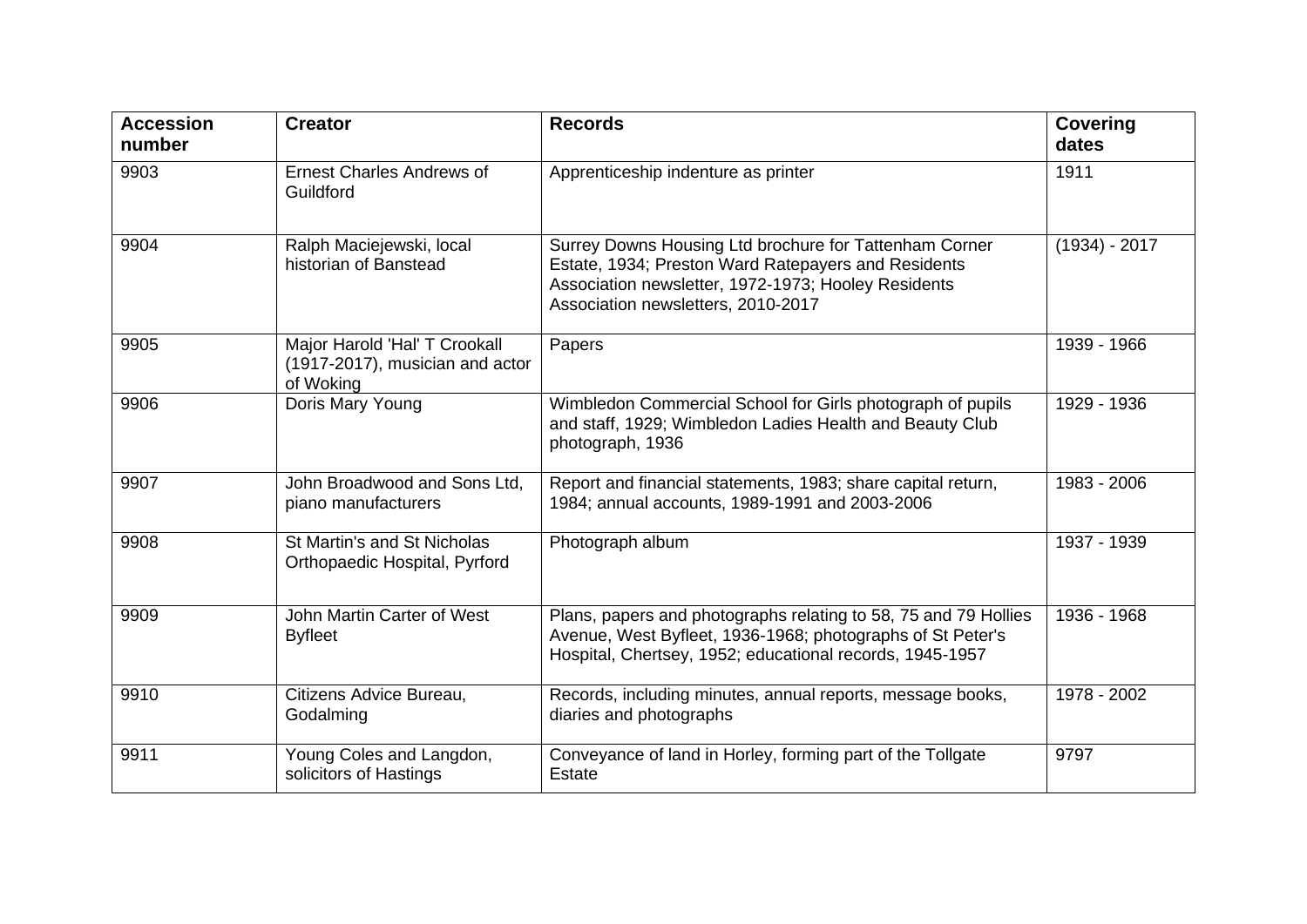| <b>Accession</b><br>number | <b>Creator</b>                                                                                                                            | <b>Records</b>                                                                                                                                                                                       | <b>Covering</b><br>dates       |
|----------------------------|-------------------------------------------------------------------------------------------------------------------------------------------|------------------------------------------------------------------------------------------------------------------------------------------------------------------------------------------------------|--------------------------------|
| 9912                       | William G Jones, architect, 3<br>Broadway, Woking                                                                                         | Plans of proposed shop, dwelling house and stabling at<br>Goldsworth Road, Woking, for Mr John Bragg, with attached<br>building notice                                                               | 1895                           |
| 9913                       | Wilson's Automobile Service,<br>Oatlands Drive, Weybridge                                                                                 | Photographs, colour transparencies and letterhead                                                                                                                                                    | 1960s - 1985                   |
| 9914                       | Miss Shirley Aston, local<br>historian of West Horsley                                                                                    | Colour slides of church and village buildings                                                                                                                                                        | 1970 - 1980                    |
| 9915                       | Elmbridge Hospice, property of<br>Princess Alice Hospice, Esher                                                                           | Garden layout and planting plans                                                                                                                                                                     | 1984                           |
| 9917                       | Bowry family of Malden, Ewell<br>and Kingston                                                                                             | Photographs, oil portrait and papers                                                                                                                                                                 | 1793 - c.1921                  |
| 9918                       | <b>Rowley Bristow Commemorative</b><br>Stone Project (1999-2003) to<br>mark the site of the Rowley<br><b>Bristow Orthopaedic Hospital</b> | Project files, plans of stone, display materials, collected papers<br>and photographs                                                                                                                | (early 20th<br>century) - 2003 |
| 9919                       | Leigh Parish Council                                                                                                                      | Minute books                                                                                                                                                                                         | 1919 - 1973                    |
| 9920                       | John Keith Yule of Guildford                                                                                                              | Coloured slides of flooding in and around the South Eastern<br>Electricity Board shop, High Street, and in Onslow Street,<br>Woodbridge Meadows and Dapdune Wharf, 1968; with 4 slides<br>from 1970s | 1968 - [?1978]                 |
| 9921                       | James Kelton Leslie (1909-<br>1983)                                                                                                       | Photograph of Redhill and Reigate [National Savings] Silver<br>Lining Week, Old Town Hall, Reigate, Mar 1948; and<br>photographs of Woodhatch, Reigate, nd [1950s]                                   | $1948 - nd$<br>[1950s]         |
| 9922                       | 80 Selwyn Avenue, Richmond                                                                                                                | Lease and counterpart                                                                                                                                                                                | 1897                           |
| 9923                       | William Bray (1736-1832),<br>attorney and antiquary of Shere                                                                              | Signed autograph letter                                                                                                                                                                              | 1829                           |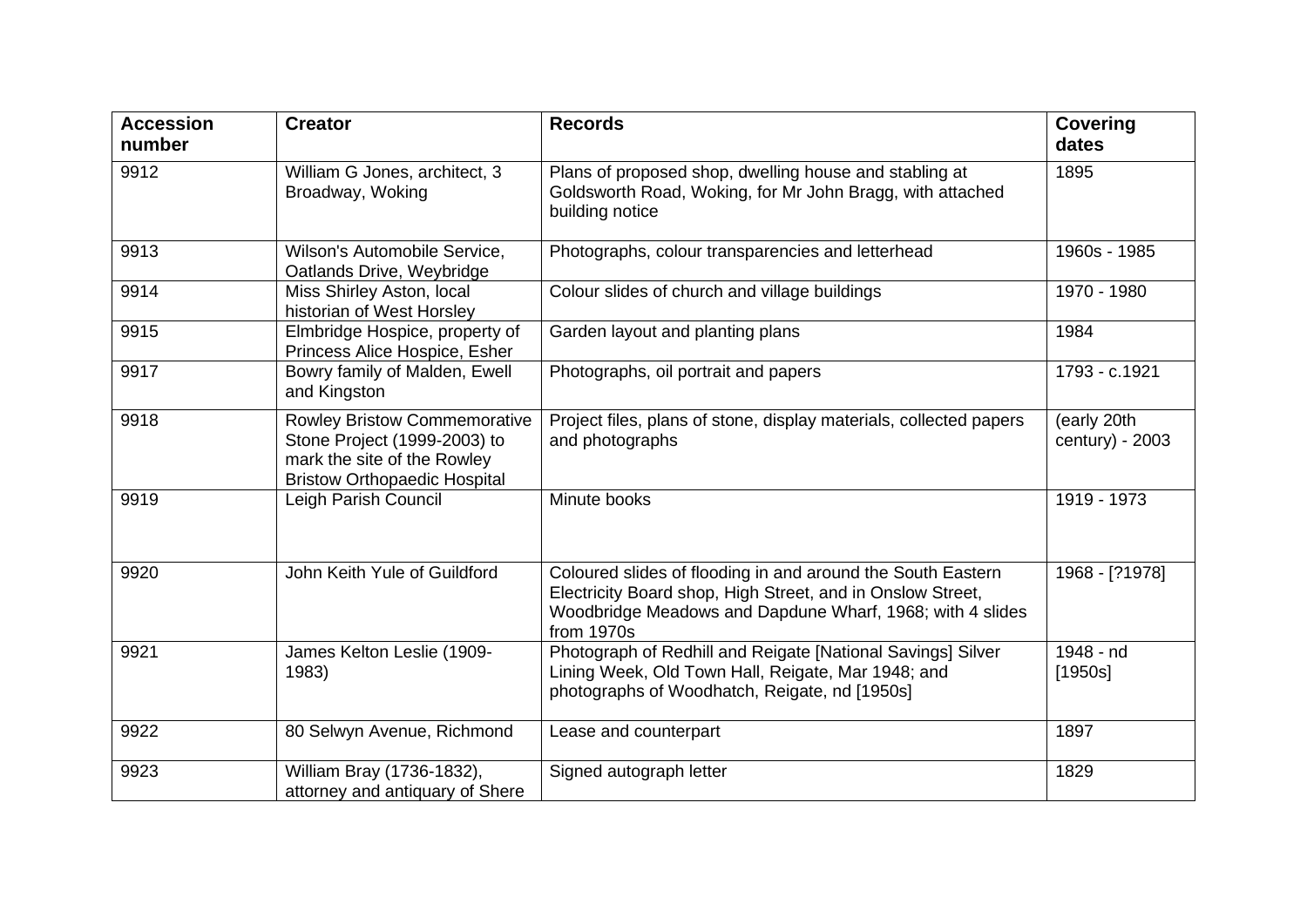| <b>Accession</b><br>number | <b>Creator</b>                                                                                                     | <b>Records</b>                                                                                                                                                                                                                                                                                                                                                                                                                                           | <b>Covering</b><br>dates |
|----------------------------|--------------------------------------------------------------------------------------------------------------------|----------------------------------------------------------------------------------------------------------------------------------------------------------------------------------------------------------------------------------------------------------------------------------------------------------------------------------------------------------------------------------------------------------------------------------------------------------|--------------------------|
| 9924                       | Friary, Holroyd and Healy's<br><b>Breweries Ltd, Guildford</b>                                                     | Muniment record and schedule of documents of title to<br>properties                                                                                                                                                                                                                                                                                                                                                                                      | 1895                     |
| 9925                       | Mr Richard Terry (d.2018),<br>Elstead parish councillor, and<br>Mrs Diana Terry, 'Farnham<br>Herald' correspondent | Papers including relating to new pavilion, sale particulars and<br>other items relating to Elstead                                                                                                                                                                                                                                                                                                                                                       | c.1980 - 2012            |
| 9926                       | Shirley Frances Corke (1924-<br>2015) of Abinger, archivist and<br>historian                                       | Order of service and tributes at thanksgiving memorial service                                                                                                                                                                                                                                                                                                                                                                                           | 2016                     |
| 9927                       | Holy Trinity church, Westcott                                                                                      | Additional parish records, including Annual Parochial Church<br>Meeting minutes, 1945-2010; Parochial Church Council minutes,<br>1963-2010; finance and standing committee minutes, 1951-<br>2002; annual accounts, 1939-1986; faculties and related papers,<br>1936-2008; papers relating to church fabric, 1957-2012; papers<br>relating to church activities and organisations, and parish<br>magazines, 1888, 1960-1994 (lacking 1985) and 1999-2004 | 1888 - 2012              |
| 9928                       | Sheerwater estate, Woking                                                                                          | Community newsletters, newspaper cuttings and publications<br>relating to the Sheerwater estate and its proposed regeneration                                                                                                                                                                                                                                                                                                                            | 1998 - 2017              |
| 9929                       | HM Prison Latchmere House,<br>Ham, Richmond                                                                        | Governor's journals                                                                                                                                                                                                                                                                                                                                                                                                                                      | 1967 - 1978              |
| 9930                       | Mole Valley District Council and<br>predecessors                                                                   | Planning office photographs including of 1968 flooding, aerial<br>views of Dorking, historic buildings in Dorking and Horley Rural<br><b>District</b>                                                                                                                                                                                                                                                                                                    | 1960s - 1970s            |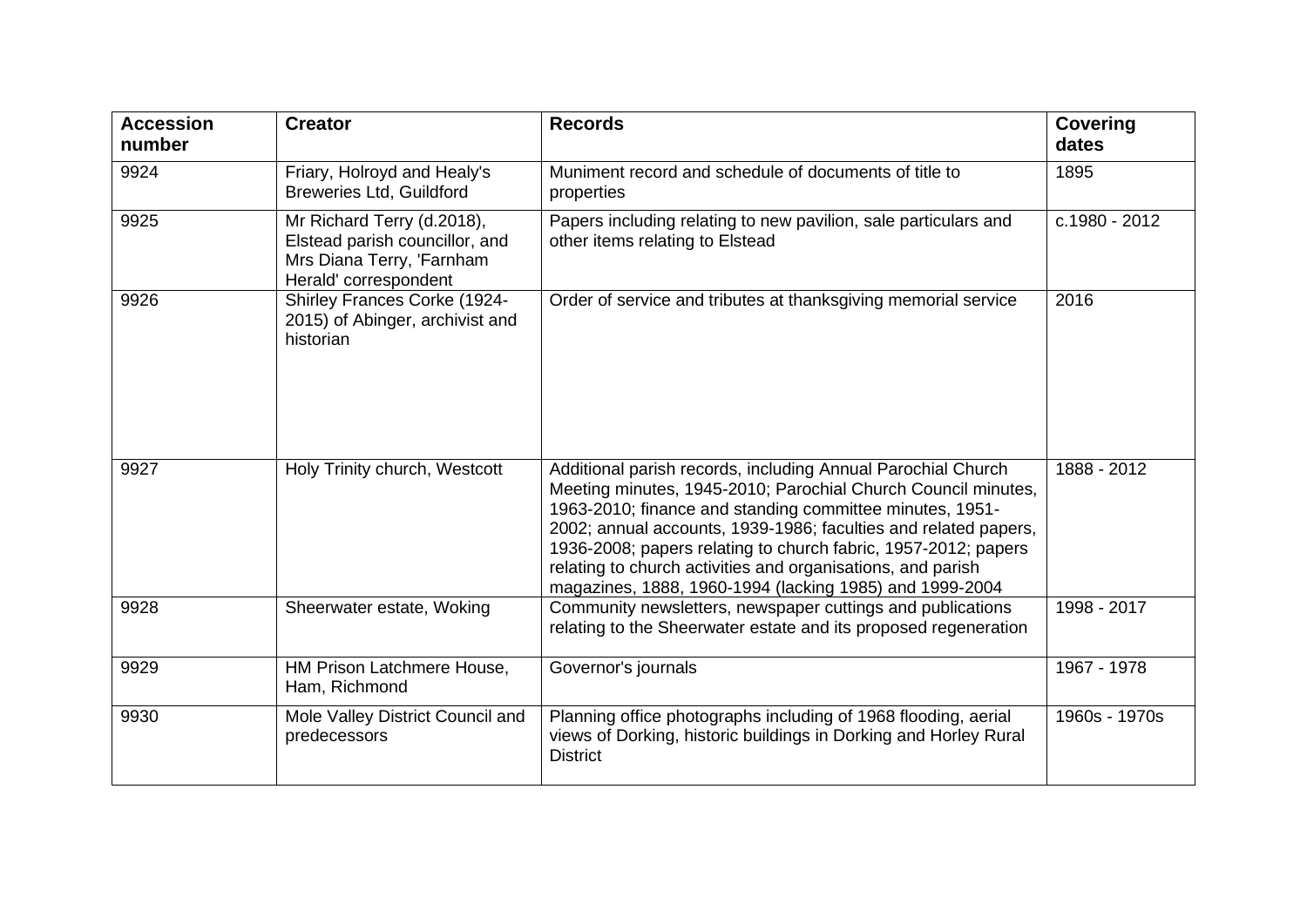| <b>Accession</b><br>number | <b>Creator</b>                                          | <b>Records</b>                                                                                                                                                                                                               | <b>Covering</b><br>dates |
|----------------------------|---------------------------------------------------------|------------------------------------------------------------------------------------------------------------------------------------------------------------------------------------------------------------------------------|--------------------------|
| 9931                       | Kelsey family of Dorking                                | Collected family papers, 1914-1983, including VE Day letter<br>from Marjorie Kelsey, 1945                                                                                                                                    | 1914 - 1983              |
| 9932                       | John Horsley Palmer of<br>Broomhill, Witley             | Marriage settlement, will and related papers                                                                                                                                                                                 | 1845 - c.1950            |
| 9933                       | Rose Bailey of Knaphill,<br>domestic servant            | Photographs of Silverwood war nursery, Pyrford, 1942-[1945],<br>and St Fillian's day nursery, Maybury Hill, Woking, 1946; and<br>poem by the Matron of Silverwood given to Rose on her return<br>to work after illness, 1944 | $[1942] - 1946$          |
| 9934                       | St Bartholomew's church, Leigh                          | Plan of grave spaces and record of burials                                                                                                                                                                                   | 1865 - 1996              |
| 9935                       | Alick P Smith, patient at<br>Brookwood Asylum, Woking   | Illustrated manuscript journal                                                                                                                                                                                               | 1916                     |
| 9936                       | Rosemary Hall (1923-2018),<br>former mayor of Guildford | Scrapbooks relating to mayoralty                                                                                                                                                                                             | 1983 - 1985              |
| 9937                       | Joan Harvey Drew (1875-1961),<br>artist and suffragette | Five decorative glass plates and four prints                                                                                                                                                                                 | c.1900 - 1910            |
| 9938                       | Mickleham and Westhumble<br><b>Local History Group</b>  | Oral history recording of Jennifer Louis of Westhumble, with<br>summaries, clearance form and photographs                                                                                                                    | 2018                     |
| 9939                       | Humberts, estate agents of<br>Lewes                     | Sale particulars for Clark's Green Farm, Capel, 1994, and for<br>land at Charlwood Place, 2002                                                                                                                               | 1994 - 2002              |
| 9940                       | All Saints' church, Weston<br>Green                     | Additional parish records, including PCC minutes                                                                                                                                                                             | 1975 - 2011              |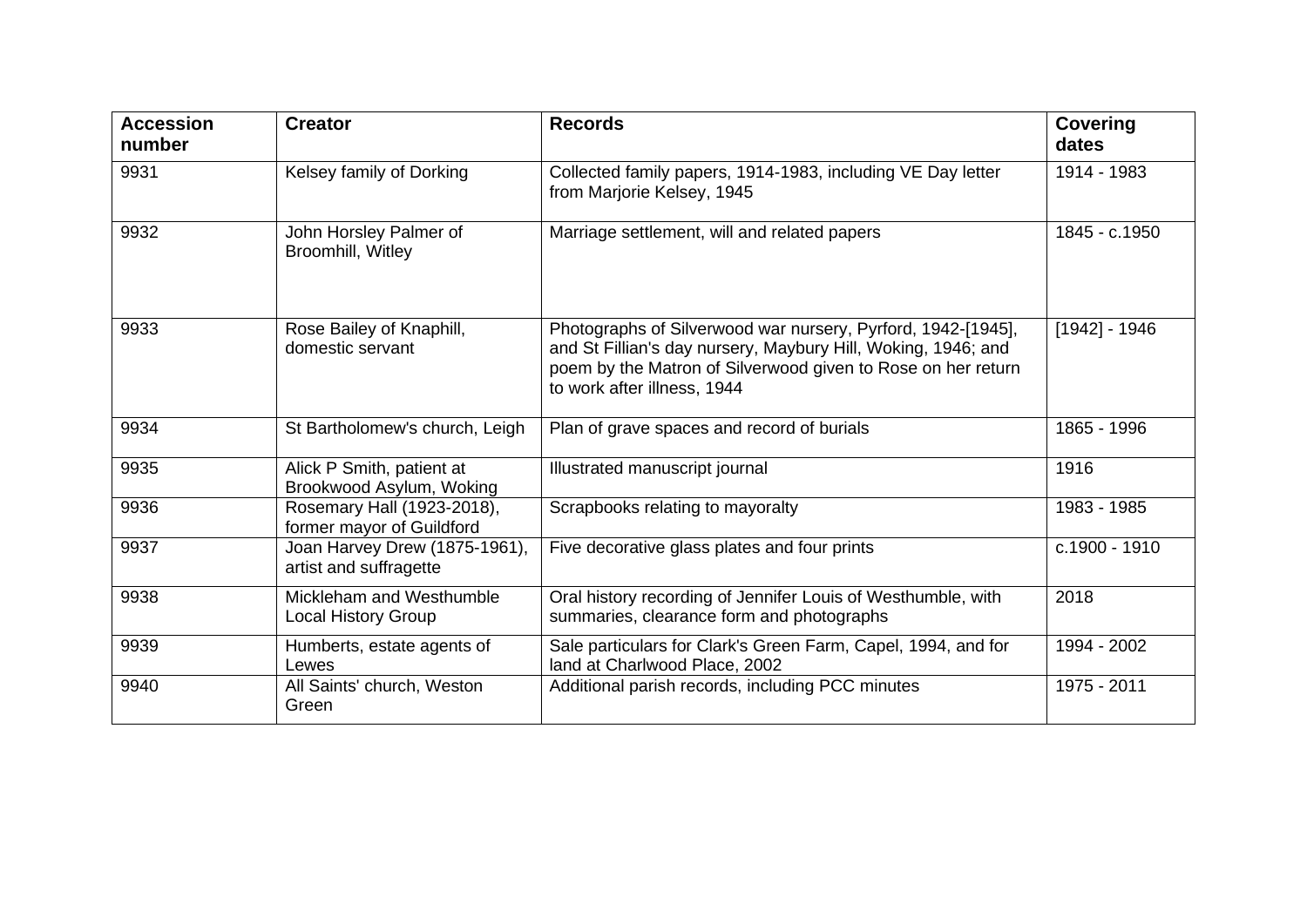| <b>Accession</b><br>number | <b>Creator</b>                                                                              | <b>Records</b>                                                                                                                                                                                                                                                                            | <b>Covering</b><br>dates |
|----------------------------|---------------------------------------------------------------------------------------------|-------------------------------------------------------------------------------------------------------------------------------------------------------------------------------------------------------------------------------------------------------------------------------------------|--------------------------|
| 9941                       | Mayo Wynne Baxter, solicitors,<br>Lewes, East Sussex                                        | Deeds relating to Dalmuir House, Gresham Road, Limpsfield,<br>formerly part of the Titsey Estate                                                                                                                                                                                          | 1892-1948                |
| 9942                       | <b>Godalming United Church</b><br>(Methodist and United Reformed<br>Church)                 | Annual report, 2014-2015; SPAN newsletters, Feb 2004-Jun<br>2016; and orders of service, 1995-2016; Guildford Methodist<br>Circuit: Orbit newsletters and quarterly plans, Sep 1993-Feb<br>2007 [not complete]; orders of service, 1995-2006; and<br>directories, 2003-2004 and 2006-2007 | 1993 - 2016              |
| 9943                       | Cliff Webb of Pyrford, local<br>historian                                                   | Collected documents and photographs relating to people and<br>places in Surrey                                                                                                                                                                                                            | 1800 - c.1970            |
| 9944                       | Queen Elizabeth's Foundation,<br>Leatherhead, formerly Cripples'<br><b>Training College</b> | Fundraising correspondence and papers                                                                                                                                                                                                                                                     | 1934 - 1935              |
| 9945                       | Philip Goldenberg, former<br>Liberal Democrat councillor of<br>Woking                       | Correspondence files                                                                                                                                                                                                                                                                      | 1981 - 2015              |
| 9946                       | Woking Muslim Mission and<br><b>Literary Trust</b>                                          | The Islamic Review                                                                                                                                                                                                                                                                        | May 1960 - Dec<br>1970   |
| 9947                       | Miss Catherine C Mayes, former<br>headmistress of South<br>Holmwood Primary School          | Papers, including relating to the school and to 1st Holmwood<br><b>Scouts</b>                                                                                                                                                                                                             | 1892 - 1968              |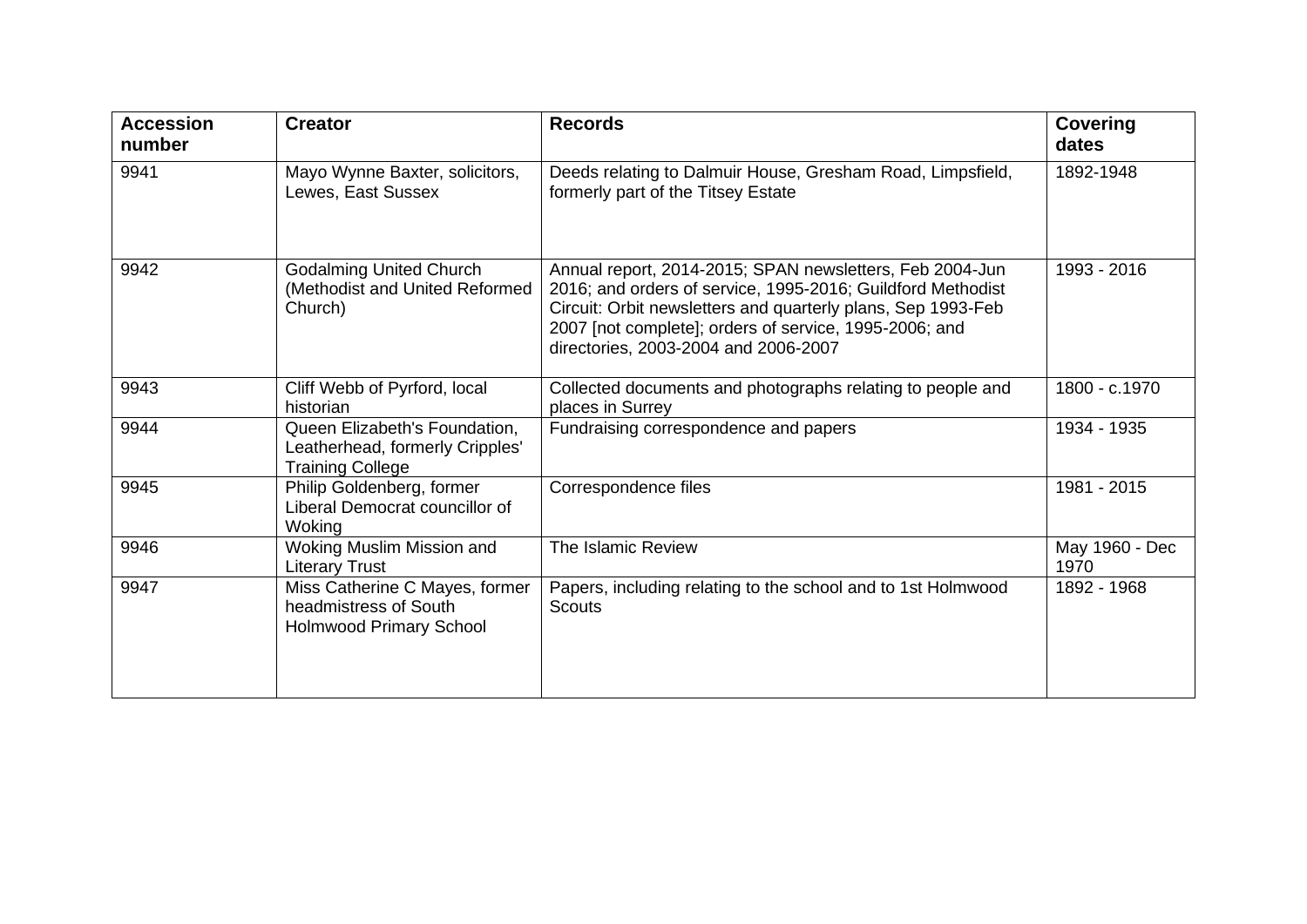| <b>Accession</b><br>number | <b>Creator</b>                                             | <b>Records</b>                                                                                                                                                                                                                                                                                                                                                                                                                                                                                                                                                            | <b>Covering</b><br>dates |
|----------------------------|------------------------------------------------------------|---------------------------------------------------------------------------------------------------------------------------------------------------------------------------------------------------------------------------------------------------------------------------------------------------------------------------------------------------------------------------------------------------------------------------------------------------------------------------------------------------------------------------------------------------------------------------|--------------------------|
| 9948                       | The Wey and Arun Canal Trust                               | Additional records including notes of meetings of Landowner<br>Liaison Group, 1999-2011; 1984 Discussion Document; 1985<br>Slicer Report; reports, records of surveys and engineering<br>details; plans, copies of historical documents and maps,<br>research papers, photographs, negatives, newsletters and press<br>cuttings                                                                                                                                                                                                                                           | $(1934) - c.2011$        |
| 9949                       | St Mary's church, Fetcham                                  | Additional parish records including baptism registers, 1942-<br>2011; marriage registers, 1953-1994; burial register, 1940-1981;<br>service register, 1995-2012; papers relating to incumbent, 1975;<br>church log book, 1976-2014; quinquennial reports, 1976-2014;<br>papers relating to faculties, 1976-2017; and other papers<br>relating to church fabric and property including church hall;<br>church membership, 1980; income and expenditure account, 31<br>Dec 1980; PCC minutes, 1989-2011, and APC minutes, 1989-<br>2014; Women's Group records, c.1974-2015 | 1940 - 2017              |
| 9950                       | St John the Evangelist's church,<br>Hale, with Badshot Lea | Additional parish records, including Hale District Church Council<br>minutes and papers, 2002-2018; drawing of Hale church, 1987;<br>fabric group minutes, 2010-2012; parish profile, [?2011]; plan of<br>St George's, Badshot Lea, 1901; plans of Hale churchyard, nd<br>[20th cent]; and photographs of St Mark's Church and<br>Community Centre, 1996                                                                                                                                                                                                                  | 1901 - 2018              |
| 9951                       | Oatlands Village Fayre                                     | Programmes                                                                                                                                                                                                                                                                                                                                                                                                                                                                                                                                                                | 2003 - 2015              |
| 9952                       | <b>Banstead History Research</b><br>Group                  | Plans of houses at Banstead and Nork by Perrys (Ealing) Ltd,<br>1928-1931; 'Lights Up' and 'Banstead Spotlight' magazines,<br>1948-1953                                                                                                                                                                                                                                                                                                                                                                                                                                   | 1928 - 1953              |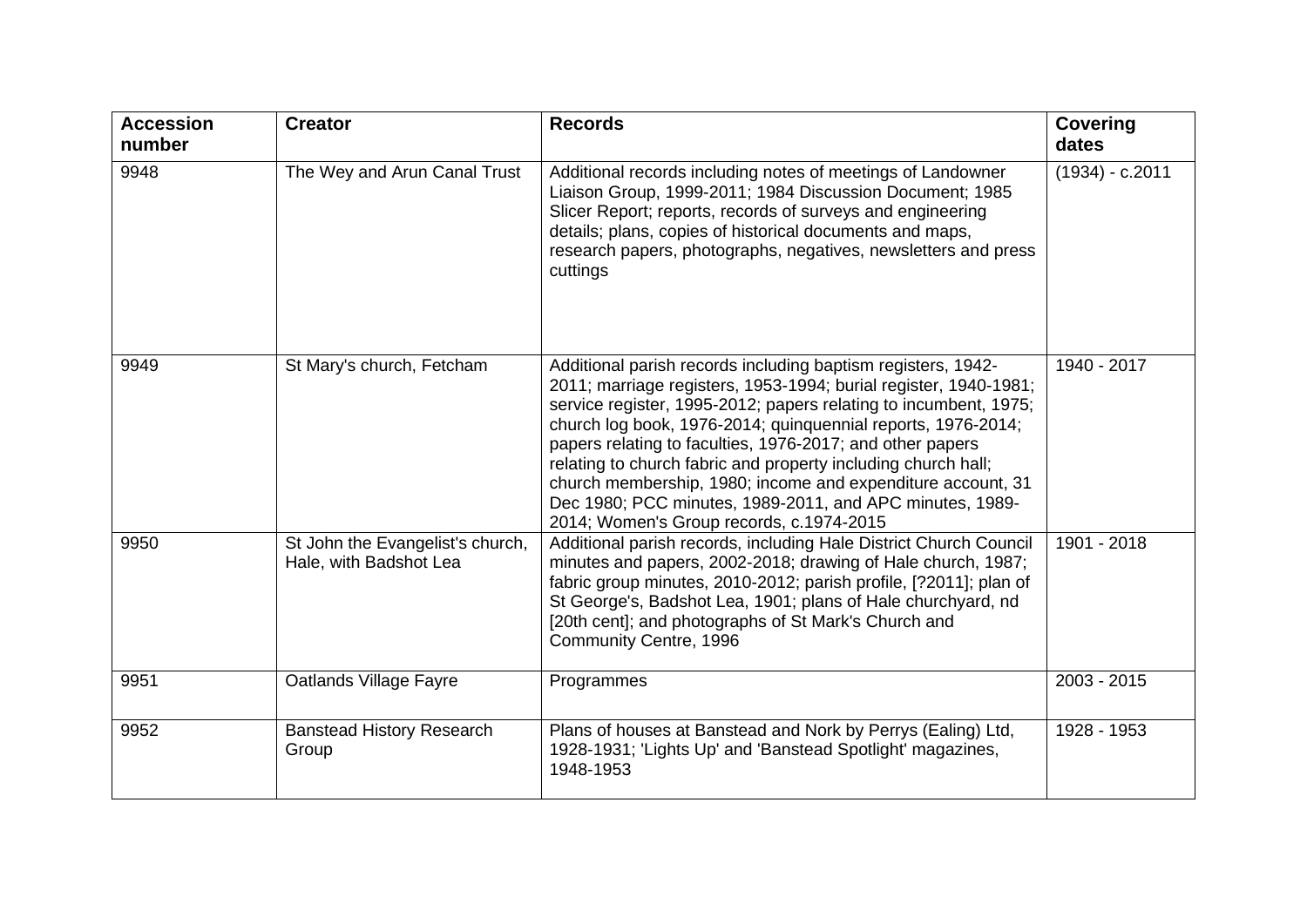| <b>Accession</b><br>number | <b>Creator</b>                                                                  | <b>Records</b>                                                                                                                                               | <b>Covering</b><br>dates |
|----------------------------|---------------------------------------------------------------------------------|--------------------------------------------------------------------------------------------------------------------------------------------------------------|--------------------------|
| 9953                       | David Ash (1934-2017), head<br>proof reader, Billing and Sons<br>Ltd, Guildford | Working papers                                                                                                                                               | 1954 - 1982              |
| 9954                       | <b>Guildford Christchurch Mothers'</b><br><b>Union</b>                          | Scrapbook compiled by Daphne Bevis                                                                                                                           | 1987 - 1994              |
| 9955                       | Harvey Gallery, Guildford                                                       | Records, including meeting minutes, catalogues and publicity<br>material                                                                                     | 1979 - 2018              |
| 9956                       | The Rev John McKitterick<br>(1910-1987) of Epsom,<br>Stoneleigh and Egham Hythe | Photographs of Epsom & Ewell civic luncheon, 1937; St John<br>the Baptist church, Stoneleigh, 1938-1939; and VJ Day party,<br>Egham Hythe, 1945              | 1937 - 1945              |
| 9957                       | Redland Roof Tiles Ltd, Reigate                                                 | The Redland Roofing Manual                                                                                                                                   | 1988                     |
| 9958                       | Douglas Kennedy, lawyer                                                         | Papers relating to the history and ownership of St Catherine's<br>Chapel, Guildford                                                                          | 1964 - 1981              |
| 9959                       | St Catherine's (Guildford)<br>Women's Institute                                 | Scrapbooks and albums, 1965-2003. The scrapbook originally<br>compiled in 1965 also includes material dating back to the<br>foundation of the branch in 1919 | 1965 - 2003              |
| 9960                       | Dr Judith Carmel-Arthur<br>(d.2017), historian of Albury                        | Photographs and draft articles relating to 'Lost Houses of Surrey'<br>and other country house research                                                       | 2000s                    |
| 9961                       | Abinger publications                                                            | The Abinger Chronicle', 1940-1942; 'The Abinger Monthly<br>Record', 1889-1893                                                                                | 1889 - 1942              |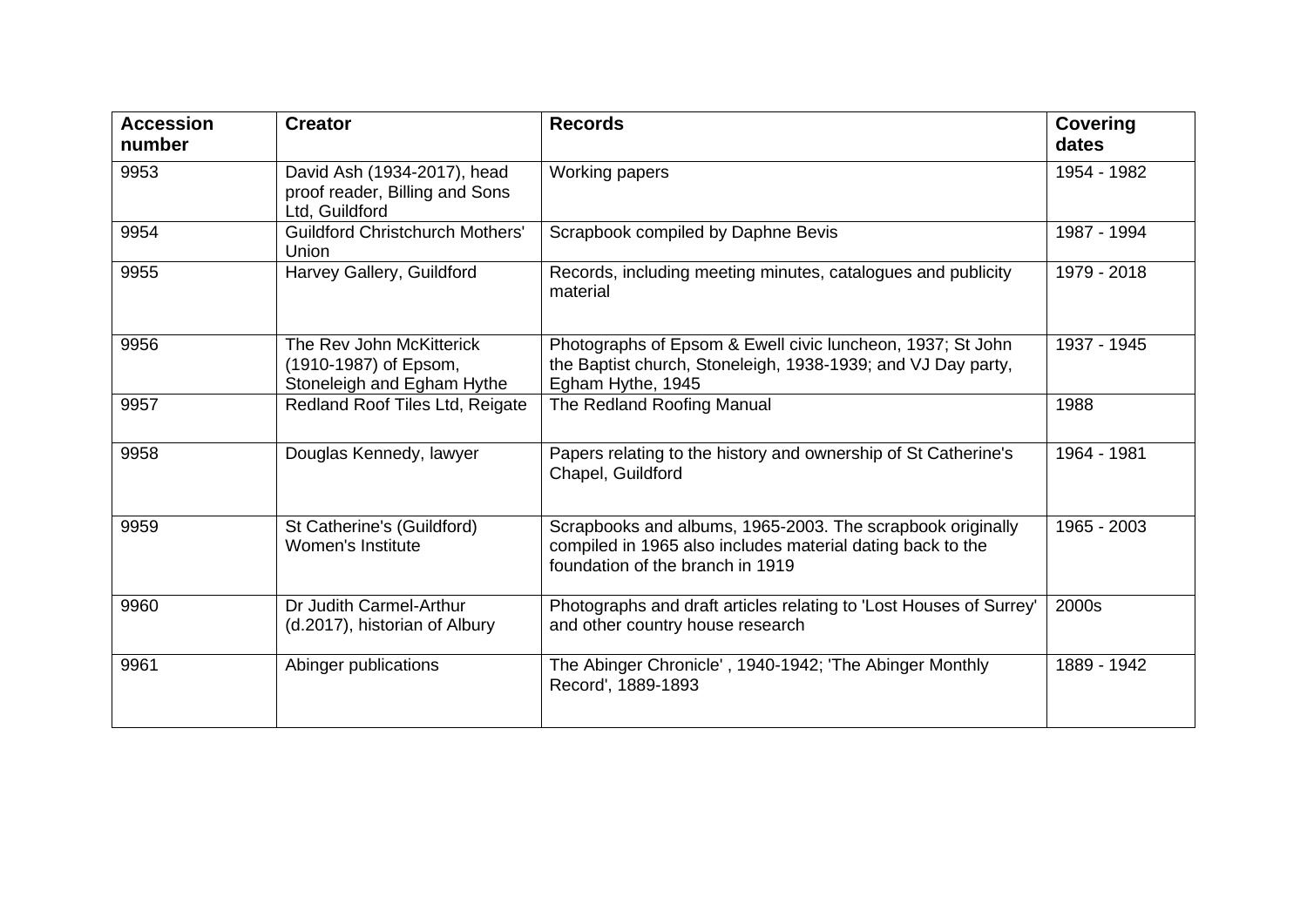| <b>Accession</b><br>number | <b>Creator</b>                                                                  | <b>Records</b>                                                                                                                                                                                                                                                                                             | <b>Covering</b><br>dates     |
|----------------------------|---------------------------------------------------------------------------------|------------------------------------------------------------------------------------------------------------------------------------------------------------------------------------------------------------------------------------------------------------------------------------------------------------|------------------------------|
| 9962                       | St Mary's church, Wimbledon                                                     | Additional records including registers of marriage, 1977-2002,<br>banns, 1992-2017, services, 2004-2014, and graves, 1860s-<br>1950s; terriers and inventories, 20th cent; and church history<br>scrapbook, 19th cent                                                                                      | 1862 - 2018                  |
| 9963                       | Crosby & Co Ltd, door and<br>window manufacturers of<br>Farnham                 | Records including newsletters and product literature                                                                                                                                                                                                                                                       | 1972 - 2018                  |
| 9964                       | Chiddingfold village pageant                                                    | Photographs                                                                                                                                                                                                                                                                                                | nd [1921]                    |
| 9965                       | Highfield Nursery School, Meath<br>Cottage, Old Woking Road,<br>Pyrford, Woking | Records, including school registers, pupil exercise books, pupil<br>reports, nativity programmes, and photographs, with family<br>records of Daphne Palmer, owner and headmistress                                                                                                                         | late 19th century<br>$-2008$ |
| 9966                       | Varndell family of Chobham                                                      | Photographs including Edward Andrew Varndell (1857-1935)<br>standing in doorway of barber's shop, Chobham High Street, (nd<br>[late 1800s]); wedding, 1931, of Thomas J Varndell (1907-2004)<br>of Chobham and Mary A Varndell (née Christie) (1909-2004);<br>Chobham National Fire Service, 1939 and 1945 | (nd [late 1800s])<br>$-1945$ |
| 9967                       | 'Keeping Us in Mind' project,<br>Epsom                                          | Oral history recordings relating to the Epsom cluster of<br>psychiatric hospitals'                                                                                                                                                                                                                         | 2016 - 2018                  |
| 9968                       | Christ Church, Virginia Water                                                   | Additional parish registers of marriages, 1960-2012, baptisms,<br>1904-1946, burials, 1934-1955, and services, 1993-2014                                                                                                                                                                                   | 1904 - 2014                  |
| 9969                       | Limpsfield, Oxted and District<br><b>Horticultural Society</b>                  | Records including minutes, handbook and show schedules,<br>accounts and correspondence                                                                                                                                                                                                                     | 1936 - 1997                  |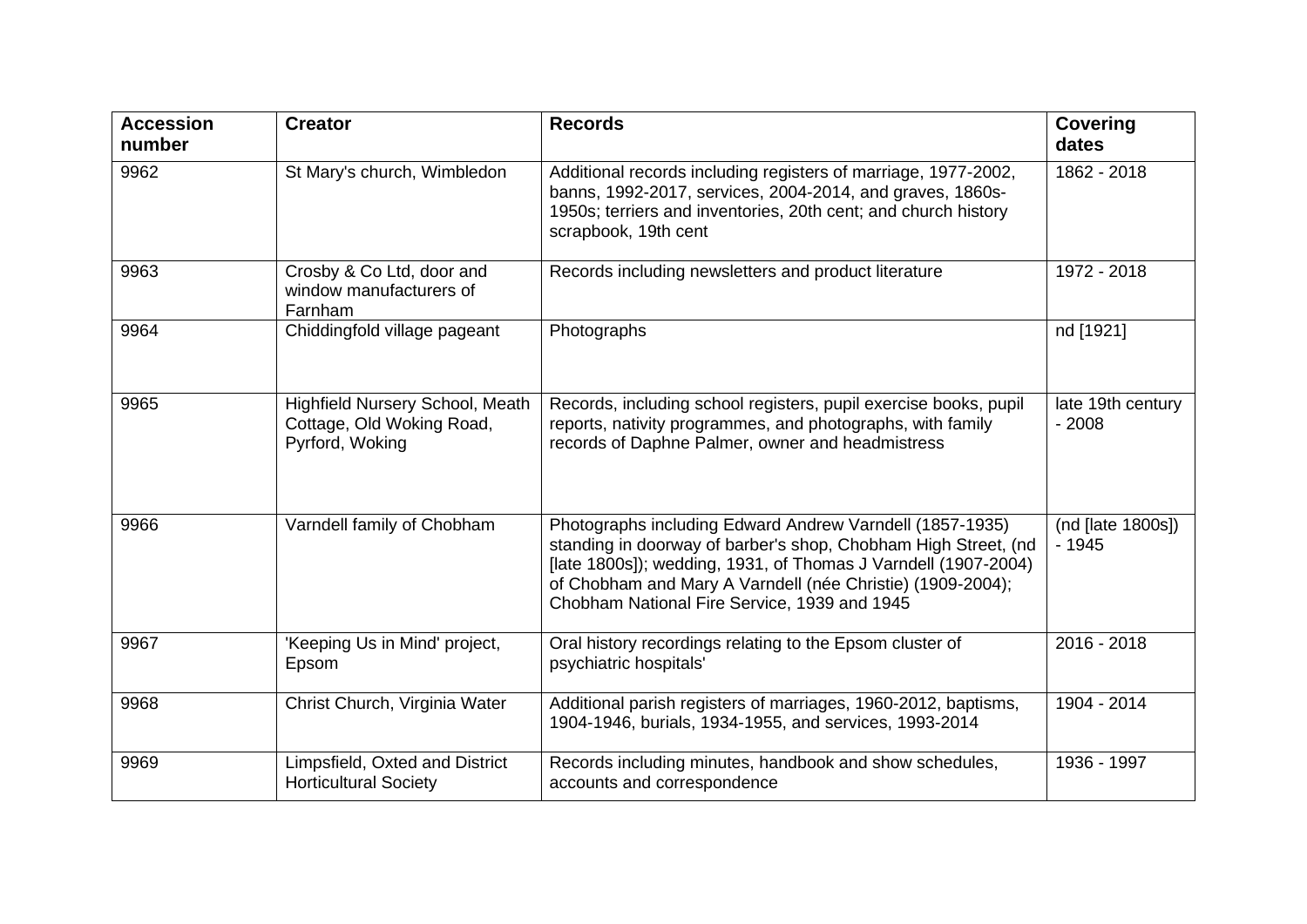| <b>Accession</b><br>number | <b>Creator</b>                                                                                                  | <b>Records</b>                                                                                                                                                                                           | <b>Covering</b><br>dates |
|----------------------------|-----------------------------------------------------------------------------------------------------------------|----------------------------------------------------------------------------------------------------------------------------------------------------------------------------------------------------------|--------------------------|
| 9970                       | W C Lee's Resthouses,<br>Windlesham                                                                             | Records, including minutes of trustees, property records and<br>correspondence                                                                                                                           | 1937 - 2012              |
| 9971                       | Glaziers Cottage, Glaziers Lane,<br>Normandy                                                                    | Deeds and sale particulars                                                                                                                                                                               | 1921 - 1960              |
| 9972                       | <b>Oxted County School</b>                                                                                      | School magazines, 1960-1962; and school calendars, 1963-<br>1965                                                                                                                                         | 1960 - 1965              |
| 9973                       | Mayo Wynne Baxter, solicitors,<br>of Lewes, East Sussex                                                         | Deeds relating to property in Dormansland (parish of Lingfield),<br><b>Burstow and Reigate</b>                                                                                                           | 1713 - 1892              |
| 9974                       | <b>Chobham Parish Council</b>                                                                                   | Minutes, 2000-2011, with minutes, 1968-2011, of Chobham and<br><b>West End Joint Burial Committee</b>                                                                                                    | 1968 - 2011              |
| 9975                       | Kenneth Madoc Bryant (1930-<br>2018), author and photographer<br>of Farncombe                                   | Photographs, correspondence and papers                                                                                                                                                                   | c.1980 - c.2010          |
| 9976                       | Whyteleafe County School for<br><b>Girls</b>                                                                    | Postcard photographs                                                                                                                                                                                     | 1911 - 1914              |
| 9977                       | Miss Hazel Vincent Wallace,<br>OBE, founder of Leatherhead<br>Theatre and the Thorndike<br>Theatre, Leatherhead | Additional records, including programmes, photographs and<br>press cuttings                                                                                                                              | 1951 - 2017              |
| 9978                       | Lt Col Lee, Queens Light<br>Dragoon's at Guildford                                                              | Letter from Lt Col Affleck concerning regimental business                                                                                                                                                | 19 Dec 1797              |
| 9979                       | Charman family of Haslemere                                                                                     | Photograph and book relating to Muriel Annie Charman's<br>involvement in the Haslemere Pantomime, c.1910-1943, and<br>World War I diary and photograph of Francis Eric Charman, City<br>of London Rifles | c.1910 - 1943            |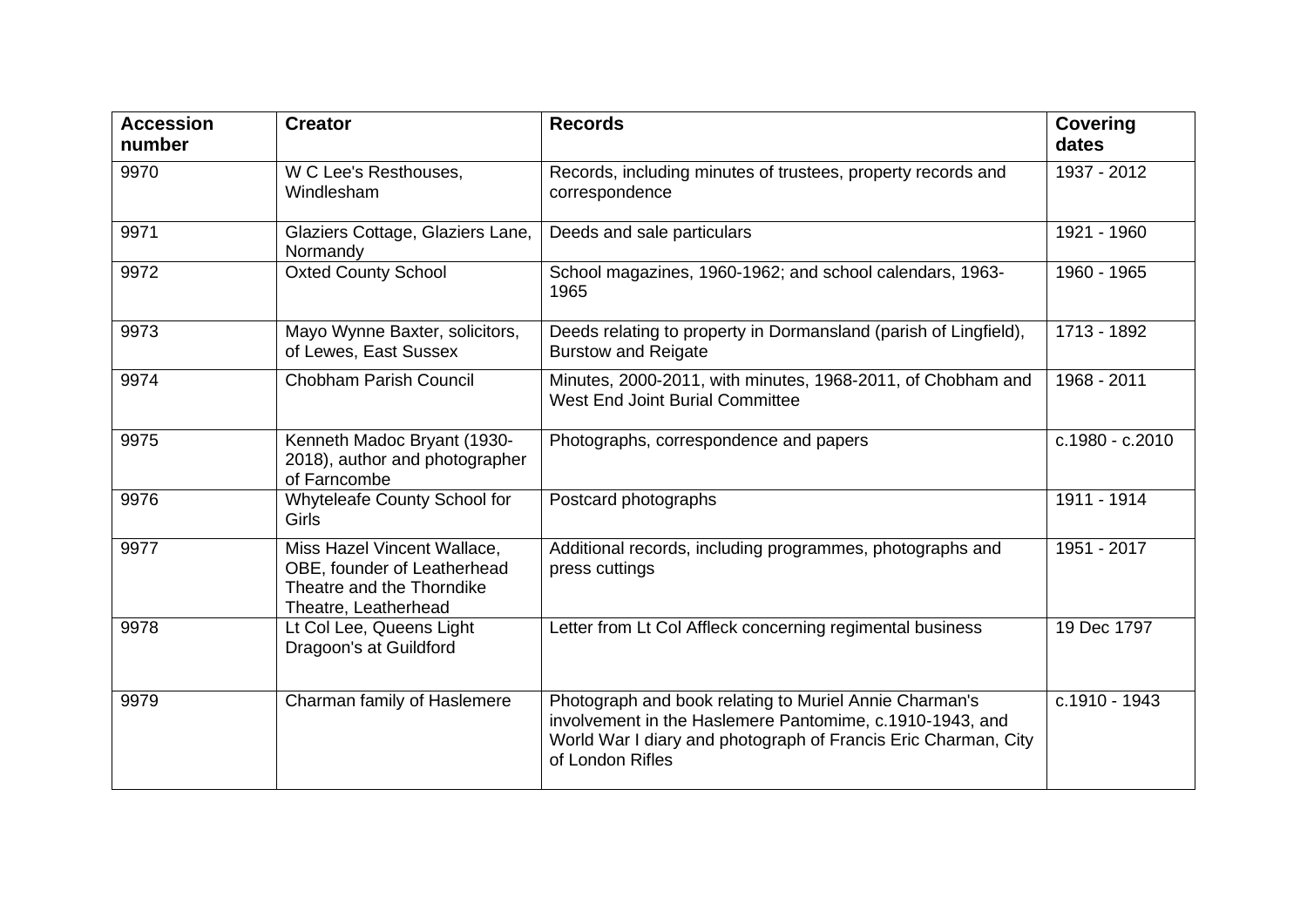| <b>Accession</b><br>number | <b>Creator</b>                                            | <b>Records</b>                                                                                                                                                                                      | <b>Covering</b><br>dates   |
|----------------------------|-----------------------------------------------------------|-----------------------------------------------------------------------------------------------------------------------------------------------------------------------------------------------------|----------------------------|
| 9980                       | Miss Dorothy Eade, matron of<br><b>Brookwood Hospital</b> | Correspondence and photographs                                                                                                                                                                      | 1942 - 1998                |
| 9981                       | <b>Effingham East Court Manor</b>                         | Account of lands and mortgages of Mr White, 1690; schedule of<br>deeds belonging to the estate at Effingham, 1732                                                                                   | 1690 - 1732                |
| 9982                       | Dennis Seccombe, local<br>historian of Windlesham         | Research papers                                                                                                                                                                                     | 20th century               |
| 9983                       | <b>Redhill General Hospital</b>                           | Records, comprising [?Redhill] Poor Law Union register of<br>inmates, 1930-1934; index to minutes of committee meetings,<br>1948-1965; and senior medical staff committee minute book,<br>1955-1965 | 1930 - 1965                |
| 9984                       | St Nicholas Home, Pyrford                                 | Booklet of postcard views                                                                                                                                                                           | early 20th<br>century      |
| 9985                       | Kingdom Hall of Jehovah's<br>Witnesses, Chertsey          | Marriage register                                                                                                                                                                                   | 1994 - 2012                |
| 9986                       | Kenneth Stephens, engineer<br>and printer                 | Papers relating to Vickers-Armstrong, Weybridge, businesses in<br>New Haw, Woking and Pirbright, and properties in West Byfleet<br>and Pirbright                                                    | 1950s - 1990s              |
| 9987                       | Epsom and Ewell Borough<br>Council                        | Publications                                                                                                                                                                                        | 20th century               |
| 9988                       | Pobgee family of Cranleigh                                | Photographs, including of Pobgee Coach Builders premises and<br>vehicles                                                                                                                            | nd [early 20th<br>century] |
| 9989                       | Woking Grammar School for<br><b>Girls</b>                 | School magazines                                                                                                                                                                                    | 1960 - 1970                |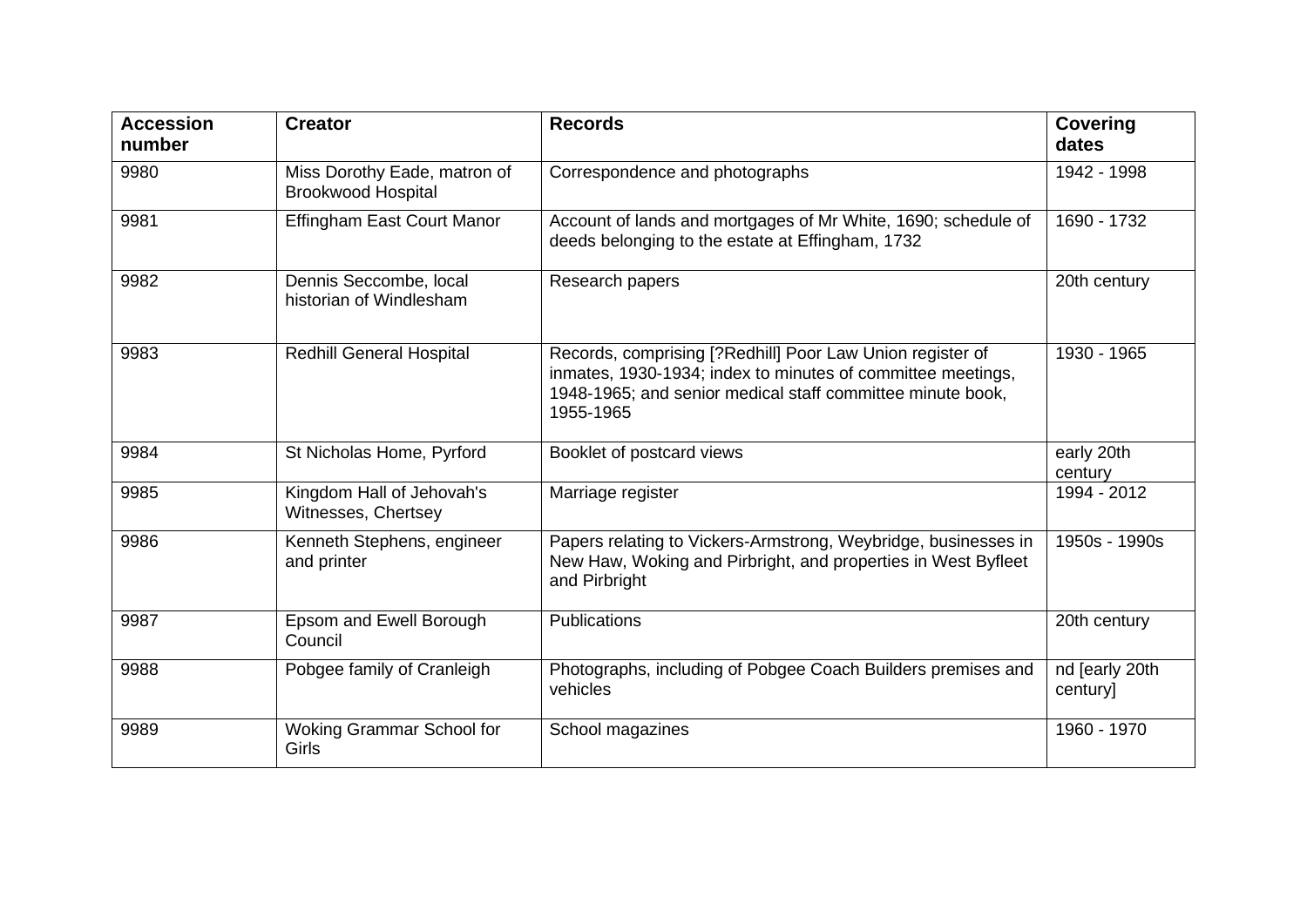| <b>Accession</b><br>number | <b>Creator</b>                                                                                                   | <b>Records</b>                                                                                                                                                                                                                                                        | <b>Covering</b><br>dates |
|----------------------------|------------------------------------------------------------------------------------------------------------------|-----------------------------------------------------------------------------------------------------------------------------------------------------------------------------------------------------------------------------------------------------------------------|--------------------------|
| 9990                       | Lucas family                                                                                                     | Postcard photographs including of school possibly in Weybridge<br>and World War II satirical propaganda papers and cartoons                                                                                                                                           | 1911 - 1966              |
| <b>ALDHT</b>               | Holy Trinity church, Aldershot                                                                                   | Annual reports                                                                                                                                                                                                                                                        | 2016 - 2017              |
| CC659                      | <b>Surrey County Council Planning</b><br>Department                                                              | Mole Valley District annotated proposals maps and inset maps<br>relating to Local Plan                                                                                                                                                                                | 1982 - 2000              |
| CC1004                     | <b>Surrey County Council Planning</b><br>Department                                                              | Mole Valley District Agricultural Land Classification Maps                                                                                                                                                                                                            | 1972 - 1996              |
| CC1108                     | <b>Surrey History Centre, Surrey</b><br><b>County Council</b>                                                    | Completed survey forms for Public Services Quality Group UK<br>archives visitors' survey, 2015-17; and letters from HRH Duke of<br>Gloucester and Michael More-Molyneux, Lord Lieutenant of<br>Surrey, thanking Surrey History Centre for their recent visit,<br>2018 | $2015 - 2018$            |
| CC1140                     | <b>SCC Local Committees in Mole</b><br>Valley, Reigate and Banstead,<br>Spelthorne, Surrey Heath and<br>Waverley | <b>Minutes</b>                                                                                                                                                                                                                                                        | 2008 - 2017              |
| CC1269                     | <b>Surrey County Council Planning</b><br>Department                                                              | Reports and papers relating to sale of site of former Park<br>School, Farnham                                                                                                                                                                                         | 2004 - 2005              |
| CC1270                     | <b>Surrey County Council Student</b><br><b>Finance Service</b>                                                   | Sample student loan files                                                                                                                                                                                                                                             | 2007 - 2009              |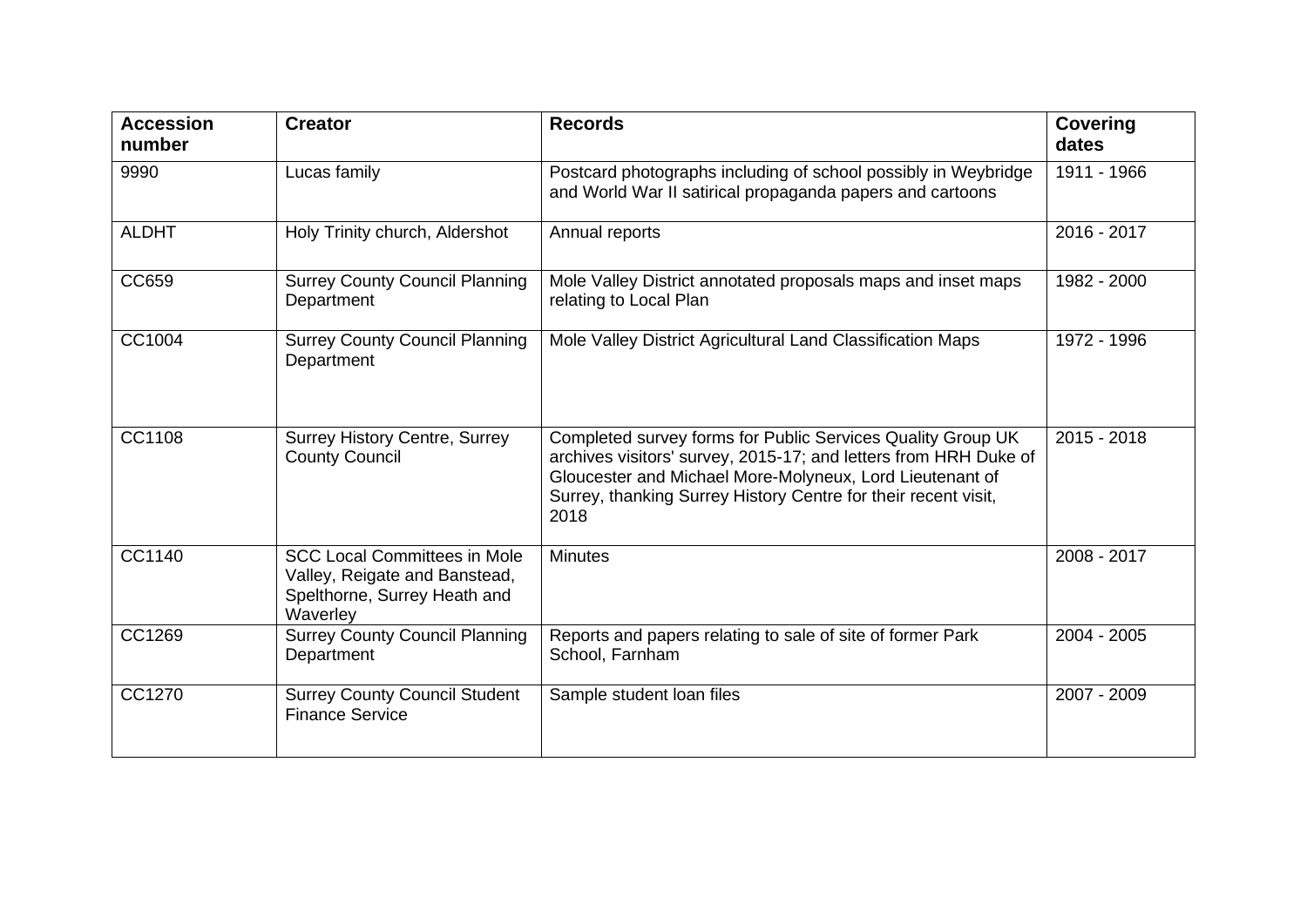| <b>Accession</b><br>number | <b>Creator</b>                                                                                                                                             | <b>Records</b>                                                                                                                                                                                                                   | <b>Covering</b><br>dates |
|----------------------------|------------------------------------------------------------------------------------------------------------------------------------------------------------|----------------------------------------------------------------------------------------------------------------------------------------------------------------------------------------------------------------------------------|--------------------------|
| CC1271                     | Sheephatch School Reunion<br>Association                                                                                                                   | Records including minutes, accounts, school magazines,<br>Association newsletters, photographs, news cuttings,<br>programmes, prospectus, sale particulars and histories                                                         | 1946 - 2018              |
| CC1272                     | <b>Sunbury Library Committee</b>                                                                                                                           | Minute book                                                                                                                                                                                                                      | 1946 - 1965              |
| <b>ESR</b>                 | <b>East Surrey Regiment</b>                                                                                                                                | Depot Officers' Mess rules; photographs of Machine Gun<br>Sections of 6th Battalion and 2/21st London Regiment (First<br>Surrey Rifles), 1914                                                                                    | 1910                     |
| ESR/25/TEW                 | Brig Gen Harold Steward Tew,<br>East Surrey Regiment (1869-<br>1949)                                                                                       | Digital copies of cartoons drawn by him while commanding<br>officer of 1st Battalion, East Surrey Regiment                                                                                                                       | 1915 - 1916              |
| ESR/25/CLEA                | Private Jack Cleaver of<br>Cobham, 6th Battalion, East<br><b>Surrey Regiment, and Frederick</b><br>East, 6th (Leatherhead)<br>Battalion, Surrey Home Guard | Photograph album recording Cleaver's service in the Middle<br>East and India, c.1916-1918, with papers of Pte East, King's<br>Regiment, including relating to his service with Cobham unit of<br>Surrey Home Guard, World War II | 1916 - 1968              |
| <b>OTT</b>                 | Christ Church, Ottershaw                                                                                                                                   | Additional parish records: programmes for Diocesan Choral<br>Festivals of the Diocese of Guildford, 1950, 1953-1960, 1963                                                                                                        | 1950 - 1963              |
| <b>PX</b>                  | John Hassell (1767-1825) and<br>his son Edward Hassell (1811-<br>1852), artists                                                                            | Watercolours of Dorking High Street, Betchworth Village and<br>More Place, Betchworth                                                                                                                                            | 1821 - 1825              |
| QRWS/30/BENN               | Private Ralph Henry Bennett,<br>7th Battalion, Queen's Royal<br><b>West Surrey Regiment</b>                                                                | Letter, 1918                                                                                                                                                                                                                     | 1918                     |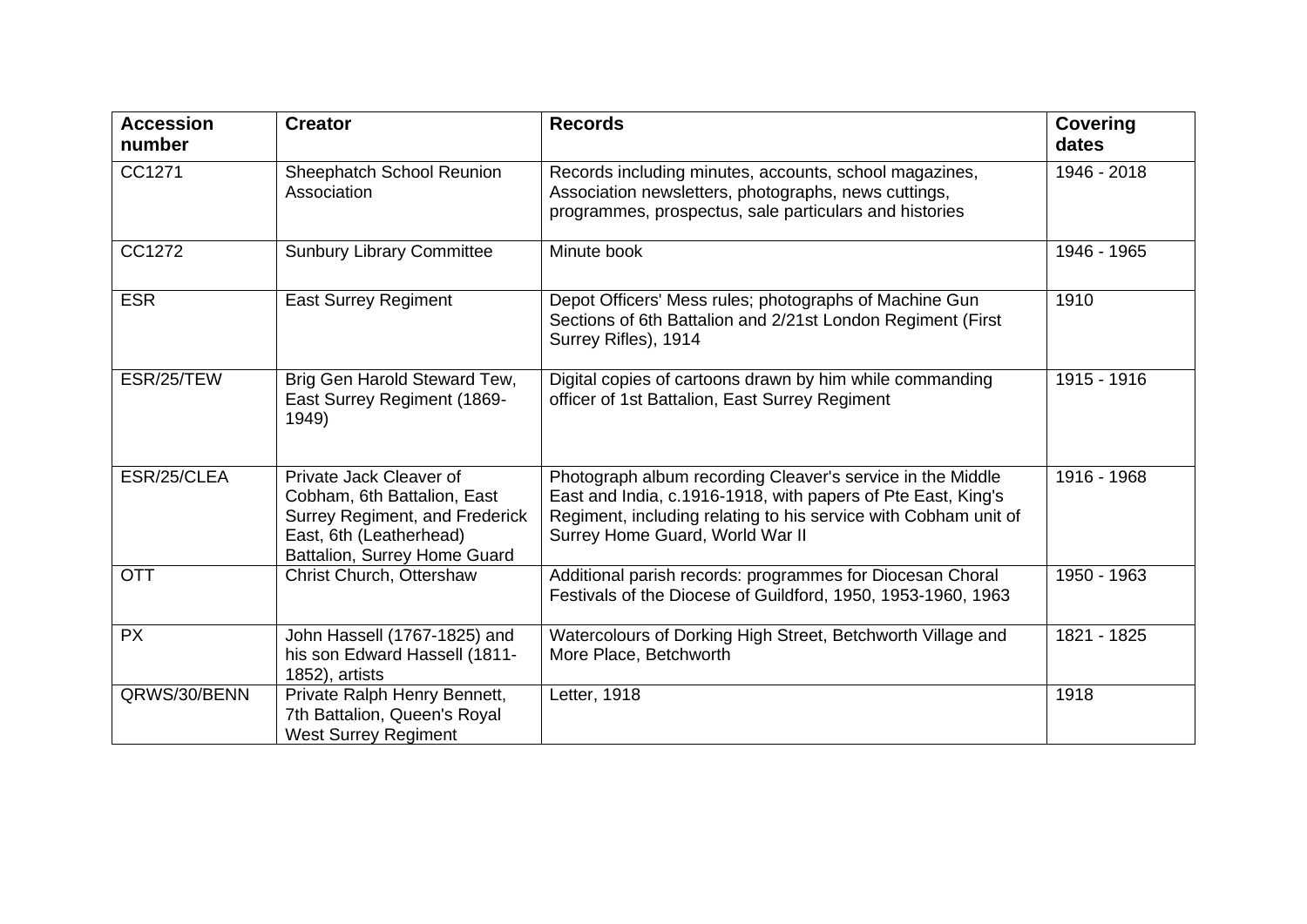| <b>Accession</b><br>number | <b>Creator</b>                                                                                                               | <b>Records</b>                                                                                                                                                                                                                                     | <b>Covering</b><br>dates |
|----------------------------|------------------------------------------------------------------------------------------------------------------------------|----------------------------------------------------------------------------------------------------------------------------------------------------------------------------------------------------------------------------------------------------|--------------------------|
| QRWS/30/BANKS              | <b>Private William Worsfold Banks</b><br>(1887-1943), Queen's Royal<br><b>West Surrey Regiment, RAMC</b><br>and Labour Corps | Digital copies of letters and photographs relating to service in<br>World War I                                                                                                                                                                    | 1915 - 1919              |
| QRWS/30/MITC               | Private Richard Mitchell, 53rd<br>(Young Soldiers) Battalion,<br>Queens Royal West Surrey<br>Regiment                        | Photograph of 'E' Company, St Albans, Jan 1918                                                                                                                                                                                                     | 1918                     |
| QRWS/30/HARRI              | Private William George Harris,<br>2/6th Battalion, Queen's Royal<br>(West Surrey) Regiment                                   | Letters to and from his family sent during his wartime service<br>abroad, 1942-1944; photographs; and other papers, 1922-1955,<br>including notification of his death, 1944; and photographs of his<br>grave in Minturno War Cemetery, Italy, 2016 | 1922 - 2016              |
| QRWS/30/WIGH               | Private Charles Edward Wight,<br>B Company, 12th Battalion,<br>Queen's Royal West Surrey<br>Regiment                         | Photograph                                                                                                                                                                                                                                         | nd [c.1942]              |
| QRWS/30/FORBJ<br>Н         | Private James Henry Forbes,<br>11th Infantry Labour Company,<br>Queen's Royal West Surrey<br>Regiment                        | Copy photographs, probably at Roehampton Hospital                                                                                                                                                                                                  | 1920s                    |
| QRWS/30/GILB               | Private FE Gilbert, 11th<br>Battalion, Queen's Royal West<br><b>Surrey Regiment</b>                                          | Letter to his girlfriend, with transcript                                                                                                                                                                                                          | 1919                     |
| QRWS/30/BIRC               | Private James Frederick Birch,<br>1/5th Battalion, Queen's Royal<br><b>West Surrey Regiment</b>                              | Letter sent to his parents from India and copy studio photograph                                                                                                                                                                                   | 1917                     |
| QRWS/30/FORB               | 2nd Lieutenant Archie Forbes,<br>6th Battalion, Queen's Royal<br><b>West Surrey Regiment</b>                                 | E-book by daughter Isla Brownless containing transcripts and<br>digital images of letters from Western Front                                                                                                                                       | 1918 - 1919              |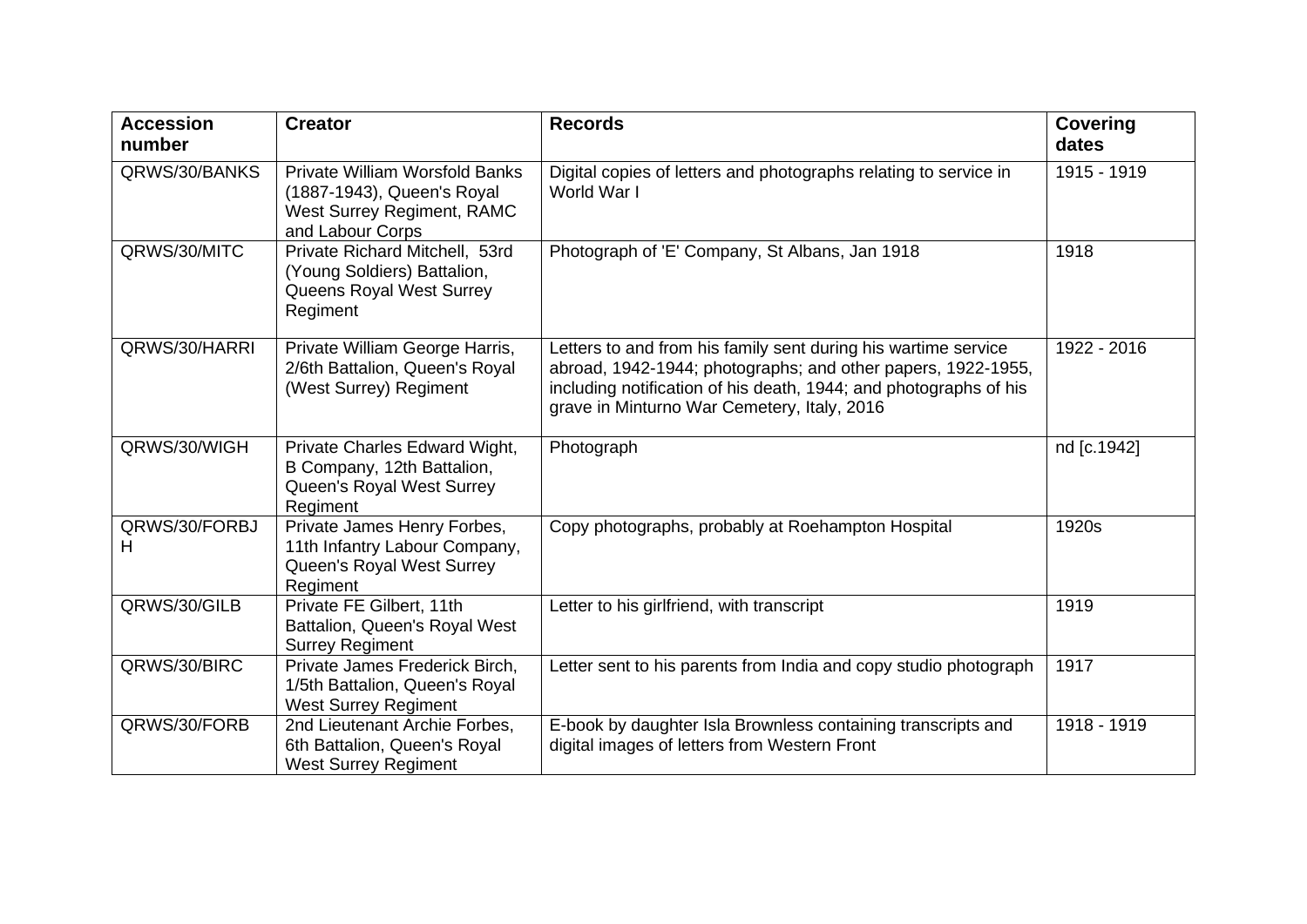| <b>Accession</b><br>number | <b>Creator</b>                                                                                                                          | <b>Records</b>                                                                                                                                                                                                                                                                                                              | <b>Covering</b><br>dates |
|----------------------------|-----------------------------------------------------------------------------------------------------------------------------------------|-----------------------------------------------------------------------------------------------------------------------------------------------------------------------------------------------------------------------------------------------------------------------------------------------------------------------------|--------------------------|
| <b>SGW/16</b>              | Private Henry Edwin Robinson<br>of Horsell, 3rd Battalion,<br>Devonshire Regiment                                                       | papers relating to service in World War I                                                                                                                                                                                                                                                                                   | 1918 - 1919              |
| <b>SGW/17</b>              | Frith Hill internment and POW<br>Camp, Frimley                                                                                          | Postcard photograph                                                                                                                                                                                                                                                                                                         | 1914                     |
| Z/330                      | Southern Railway Servants'<br>Orphanage, Woking                                                                                         | <b>Newsletters</b>                                                                                                                                                                                                                                                                                                          | 2014 - 2018              |
| Z/560                      | The Stoatley Rough Historical<br>Trust                                                                                                  | Website content relating to Stoatley Rough School, Haslemere,<br>for refugees from Nazi Germany                                                                                                                                                                                                                             | 2018                     |
| Z/687                      | Knaphill Schools, Woking                                                                                                                | Photographs of Mrs Prior's class, Knaphill First School, 1972;<br>and Mrs Kirkland's class, Knaphill Middle School, Summer 1979;<br>and Knaphill Middle School teachers, c.1977 (all photographs<br>are accompanied by keys identifying individuals shown, made<br>2017); and pupil class lists for Knaphill School, c.1977 | 1972 - 2017              |
| Z/688                      | <b>East Surrey Regiment</b>                                                                                                             | Digital prints of photographs taken from album                                                                                                                                                                                                                                                                              | 1903 - 1914              |
| Z/689                      | Long Grove Hospital, Epsom                                                                                                              | Panoramic photograph of hospital staff                                                                                                                                                                                                                                                                                      | 1927                     |
| Z/690                      | Dame Anne Annette Minna<br>Cochrane (1855-1943), Lady in<br>Waiting to Princess Beatrice, the<br>youngest daughter of Queen<br>Victoria | Drawings from scrapbook of part of garden front of Horsley<br>Towers, East Horsley                                                                                                                                                                                                                                          | 1877                     |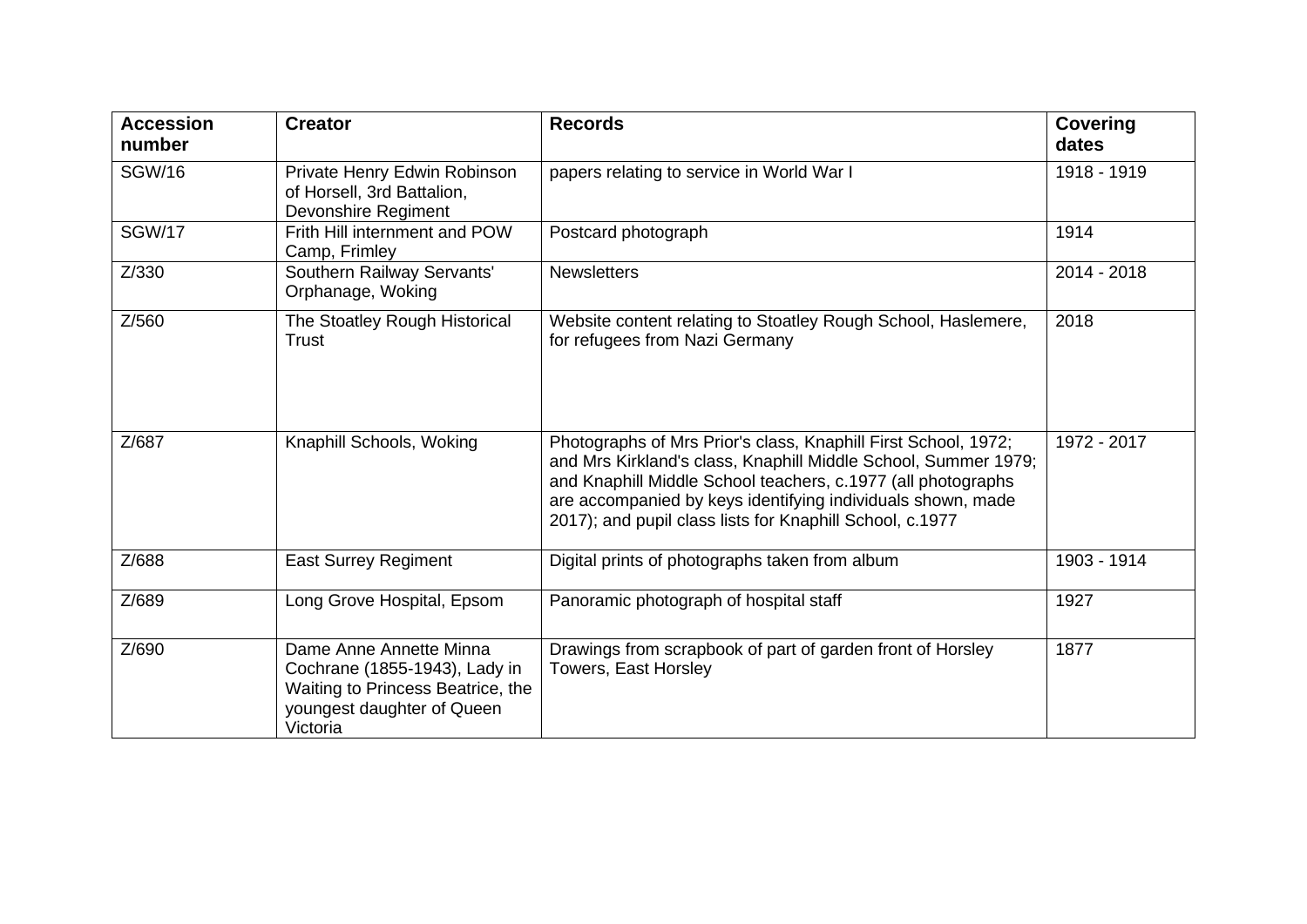| <b>Accession</b><br>number | <b>Creator</b>                                           | <b>Records</b>                                                                                                                                                                                                                                    | <b>Covering</b><br>dates |
|----------------------------|----------------------------------------------------------|---------------------------------------------------------------------------------------------------------------------------------------------------------------------------------------------------------------------------------------------------|--------------------------|
| Z/691                      | Arnold, Duffell and Chandler<br>families of Rowledge     | Photographs of family members including at Wood Cottage and<br>Yew Cottage, Rowledge, and other locations around the village,<br>1893-1969; and family members' graves, nd [2018]; and family<br>history research papers, 2018                    | 1893 - 2018              |
| Z/693                      | Slopes, Lunghurst Road,<br>Woldingham                    | Copy photograph of observatory and tennis lawn                                                                                                                                                                                                    | c.1930s                  |
| Z/694                      | <b>West Horsley Place</b>                                | Inventory of household articles                                                                                                                                                                                                                   | nd [?17th<br>century]    |
| Z/695                      | George Burtenshaw & Sons,<br>Motor Sales, Reigate        | Photographs of showroom                                                                                                                                                                                                                           | 1931                     |
| Z/696                      | St Matthew's church, Redhill                             | Photocopies of fund-raising notice for church, parsonage and<br>endowment, list of subscribers and order of service on 6th<br>anniversary of consecration                                                                                         | 1865 - 1872              |
| Z/697                      | Paula Gerrard, local historian of<br>Chobham             | Material including relating to Valley End School, and of other<br>bodies and people in Valley End, collected in the course of<br>writing content for 'St Saviour's Valley End 150 years. A history<br>of a church, a parish and its people', 2017 | 19th century -<br>2000s  |
| Z/698                      | US Army Air Forces War<br>Department                     | Report of aircraft accident on top of Gibbet Hill, Hindhead, on 6<br>May 1945                                                                                                                                                                     | 1945                     |
| Z/699                      | Dame Ethel Smyth (1858-1944,<br>composer and suffragette | Copies of letters to Lady Mabel and Sir James Irvine, Principal<br>of St Andrews University, and a page from the University House<br>Visitors' Book with Ethel Smyth's signature                                                                  | 1928 - 1929              |
| Z/700                      | <b>Goldsworth County Primary</b><br>School, Woking       | Photographs                                                                                                                                                                                                                                       | 1953 - 1990s             |